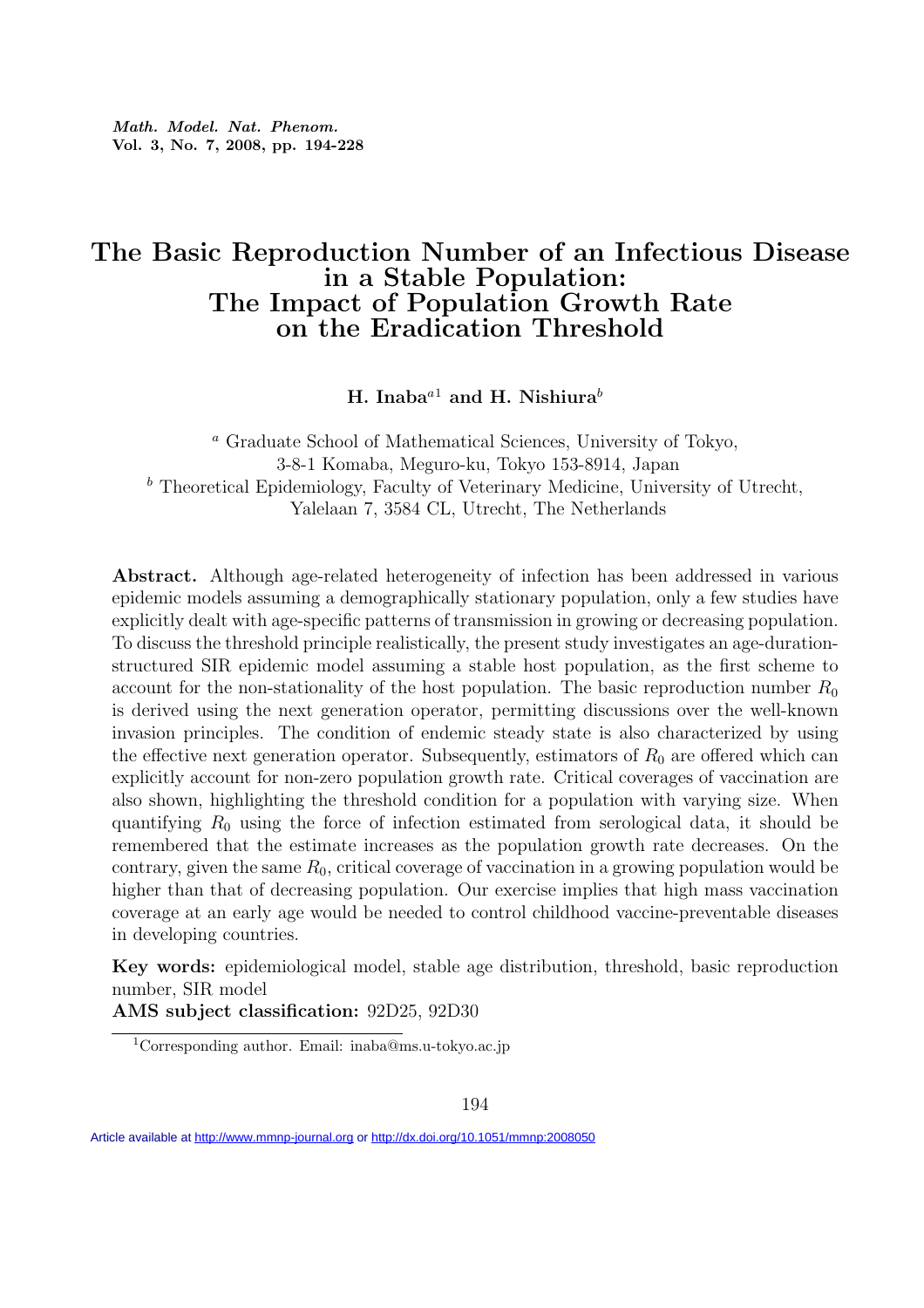## 1 Introduction

To discuss potential control strategies of an infectious disease, the basic reproduction number,  $R_0$ , has become a central quantity to determine the intensity of interventions [12].  $R_0$ has been effectively applied to epidemiological practice in relation to vaccination, yielding threshold coverage of vaccination to eradicate a disease [1]. To appropriately understand the threshold condition, we have learnt that it is essential to capture realistic patterns of infectious disease spread, addressing various heterogeneities of transmission [11], and especially, age-related heterogeneity has been one of the most important topics which were theoretically explored in detail [26]. Given the theoretical basis, various practical and quantitative methods have been proposed, which for example use age-specific seroprevalence data [17], permitting statistical estimation of  $R_0$ , and addressing age-related heterogeneity by conveniently assuming proportionate mixing [14] or by constructing "who acquires infection from whom (WAIFW)" matrix in discrete age-groups [15]. Applying these techniques to the observed data, vaccination strategies against various childhood viral diseases have been discussed previously ([16], [22], [46]). Statistical methods have been extended in the relevant issue, widening the practical applicability to estimate  $R_0$  in public health practice. For example, contact surface model in continuous age scale is likely to yield precise estimate of the force of infection [18], and with regard to the inference, a recent study proposed a method to use social contact data to estimate the age-specific transmission parameters [54].

Nevertheless, the majority of previous studies addressing age-related heterogeneity tended to assume a demographically stationary host population, and there are only a few models which highlighted non-stationality of the host population. In reality, we cannot neglect the non-stationality to deal with endemic diseases over a long period of time, as the disease dynamics are likely influenced by the host age-structure and growth. Several studies assuming homogeneous patterns of transmission have dealt with growing host population, the basic system of which was usually governed by ordinary differential equations ([40], [41], [47], [50]). In addition, a rigorous series of mathematical studies was reported on the transmission dynamics in a growing population with loss of acquired immunity ([35], [5], [6], [7], [9], [19]). However, except for a few studies ([32], [33], [52], [36], [58]), limited number of epidemic models have taken into account both the age structure of host population and its growth. Explicitly age-duration-structured model assuming the non-stationality of host population have yet to be formulated.

Thus, it is of practical importance to develop a basic theory of an age-structured epidemic system assuming non-stationality of the host populations. In particular, it should be valuable to offer a method to evaluate the basic reproduction number and the relevant indices which can characterize the infectious disease dynamics in non-stationary age-structured host populations. Since the theoretical aspect of this project has been partly realized in [28] and [30], the present study focuses on the basic theory and methods which could activate statistical estimations of  $R_0$ , highlighting the eradication threshold and drawing the impact of population growth rate on the threshold conditions.

In Section 2, we present a basic theory of age-duration-structured SIR epidemic model in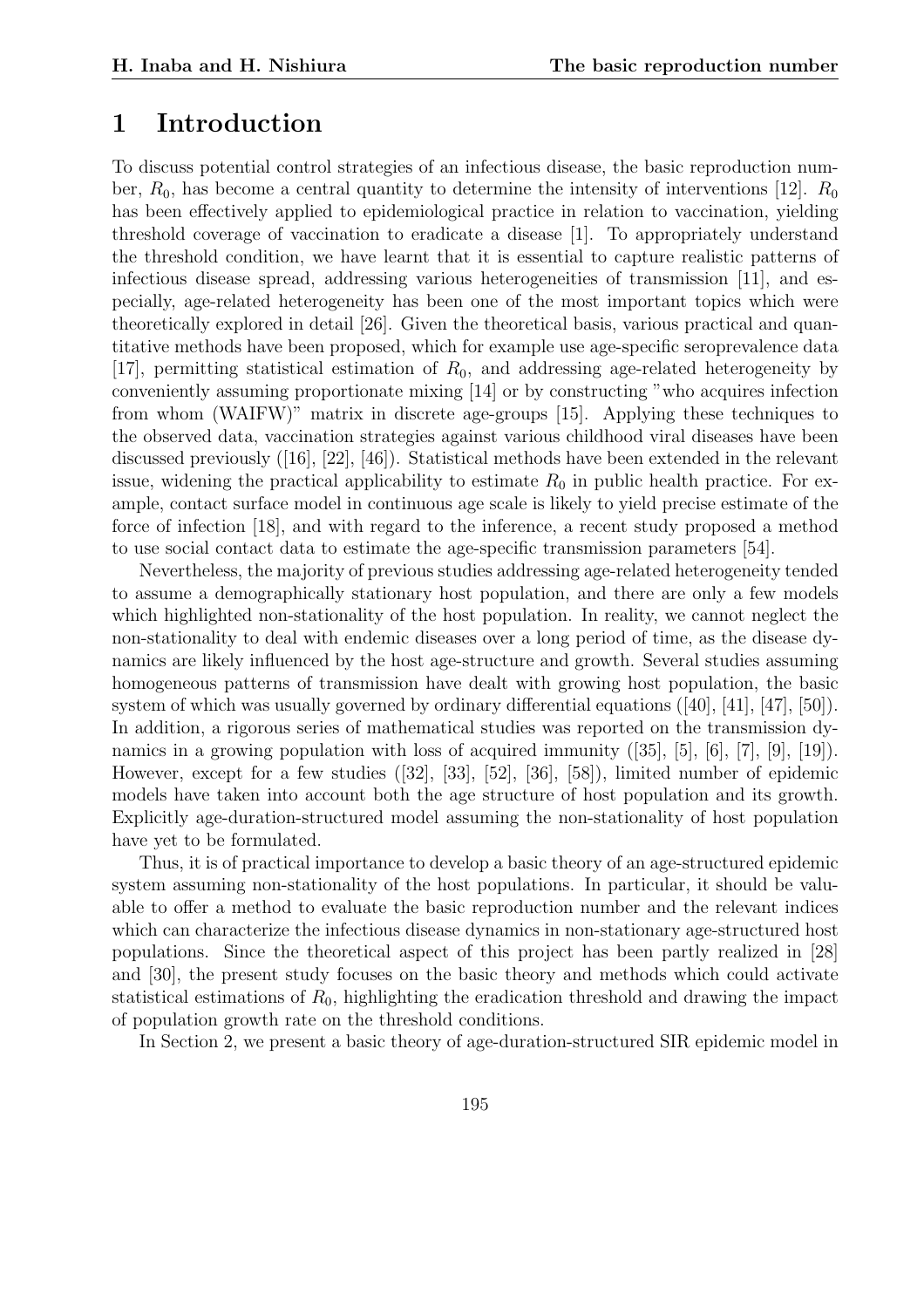a stable population. Although this type of age-structured SIR model was first proposed by Dietz and Schenzle more than 20 years before [14], which has continued to be the most standard SIR type structured epidemic model, its mathematical implications have never been exhausted. In Section 3, we formulate the linearized system describing the invasion phase of the epidemic, which is used to define the basic reproduction number. The idea of the effective reproduction number is also discussed to formulate the eradication condition by vaccination. In Section 4, we characterize the endemic steady state employing the effective next generation operator. In Section 5,  $R_0$  with various different assumptions are analytically derived extending previous methods by Dietz and Schenzle [14] and Farrington, Kanaan and Gay [17]. Estimators of  $R_0$  under various assumptions are offered, which can explicitly account for non-zero population growth rate. As the special cases, simplified estimators are also demonstrated assuming that survivorship of the host population follows either exponential or uniform distribution. In Section 6, key issues in immunization are discussed in relation to the threshold condition presented in previous sections. We examine critical coverage of vaccination which explicitly incorporates population growth rate. In Section 7, various sensitivity analyses are performed as numerical examples. We examine the sensitivity of  $R_0$ and average age at infection to different values of population growth rate given the same estimate of the force of infection. Moreover, sensitivity of the critical coverage of vaccination is examined in relation to the population growth rate and age to complete mass vaccination. In Section 8, we summarize our findings and discuss important implications. The present study is finalized suggesting future issues to be clarified.

## 2 The Homogeneous SIR Epidemic System

Consider a large scale closed host population with age structure. Let us introduce  $I(t, \tau; a)$ as the density of infected population at time  $t$  and infection-age (the time since infection)  $\tau$  whose chronological age at infection is a. Let  $S(t, a)$  be the age density of susceptibles at time t and age a and  $R(t, \tau; a)$  the density of recovered individuals at time t, duration (the time elapsed since the recovery)  $\tau$  and age at recovery a.

Then the age-duration-dependent homogeneous SIR epidemic system ([14], [30]) is for-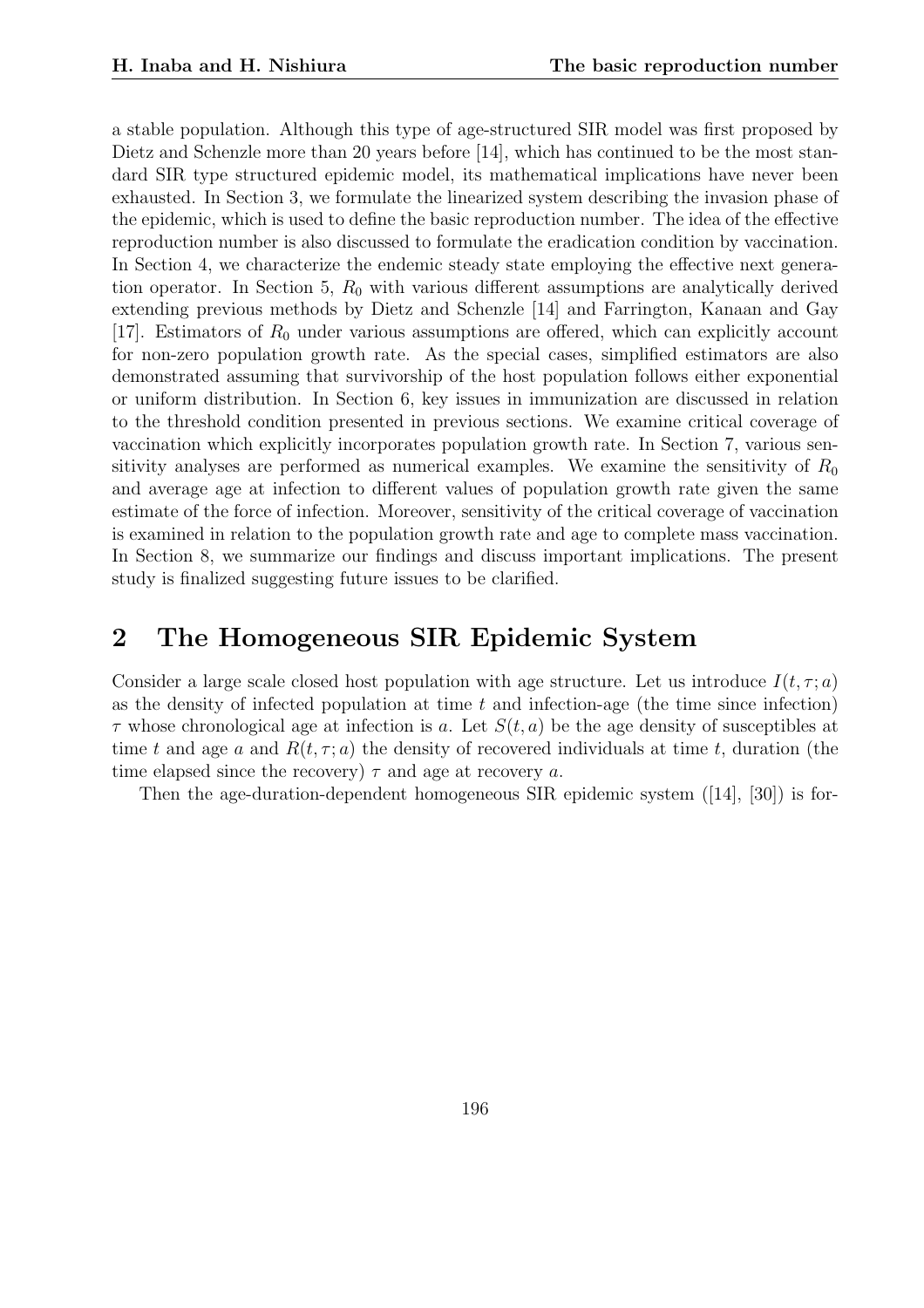mulated as follows:

$$
\left(\frac{\partial}{\partial t} + \frac{\partial}{\partial a}\right) S(t, a) = -(\mu(a) + \lambda(t, a)) S(t, a),
$$
\n
$$
\left(\frac{\partial}{\partial t} + \frac{\partial}{\partial \tau}\right) I(t, \tau; a) = -(\mu(a + \tau) + \gamma(\tau)) I(t, \tau; a),
$$
\n
$$
\left(\frac{\partial}{\partial t} + \frac{\partial}{\partial \tau}\right) R(t, \tau; a) = -\mu(a + \tau) R(t, \tau; a),
$$
\n
$$
S(t, 0) = B(t),
$$
\n
$$
I(t, 0; a) = \lambda(t, a) S(t, a),
$$
\n
$$
R(t, 0; a) = \int_0^a \gamma(\tau) I(t, \tau; a - \tau) d\tau,
$$
\n(2.1)

where  $B(t)$  is the number of newborns per unit time,  $\mu(a)$  the force of mortality,  $\gamma(\tau)$  the rate of recovery at infection-age  $\tau$  and  $\lambda$  is the force of infection (FOI). The FOI is the infection rate of susceptible population per unit time and per capita. We assume that FOI is given by the true mass-action model [10]:

$$
\lambda(t,a) = \frac{1}{N(t)} \int_0^\infty \beta(a,\sigma) \int_0^\sigma f(\tau) I(t,\tau;\sigma-\tau) d\tau d\sigma,\tag{2.2}
$$

where  $\beta(a,\sigma)$  can be interpreted as the probability that a susceptible individual with age a encounters with an inflected individuals with age  $\sigma$ , and the function  $f(\tau)$  is the probability of successful transmission of infective agents from infective individuals with infection-age  $\tau$ , and  $N(t)$  is the total size of host population given by

$$
N(t) := \int_0^\infty P(t, a) da,\tag{2.3}
$$

where  $P(t, a)$  is the age density of host population:

$$
P(t, a) := S(t, a) + \int_0^a I(t, a - \tau; \tau) d\tau + \int_0^a R(t, a - \tau; \tau) d\tau.
$$
 (2.4)

Moreover we assume that all newborns are susceptible, so  $I(t, 0; 0) = R(t, 0; 0) = 0$  and  $B(t) = P(t, 0)$ , which is given as

$$
B(t) = P(t,0) = \int_0^\infty m(a)P(t,a)da,
$$
\n(2.5)

where  $m(a)$  is the age-specific birth rate. We assume that  $m(\cdot)$  is a nonnegative, essentially bounded measurable functions with a compact support.

The key epidemiological assumption here is that the force of infection is proportional to the ratio of infected population to the host population, so it is independent from the scale of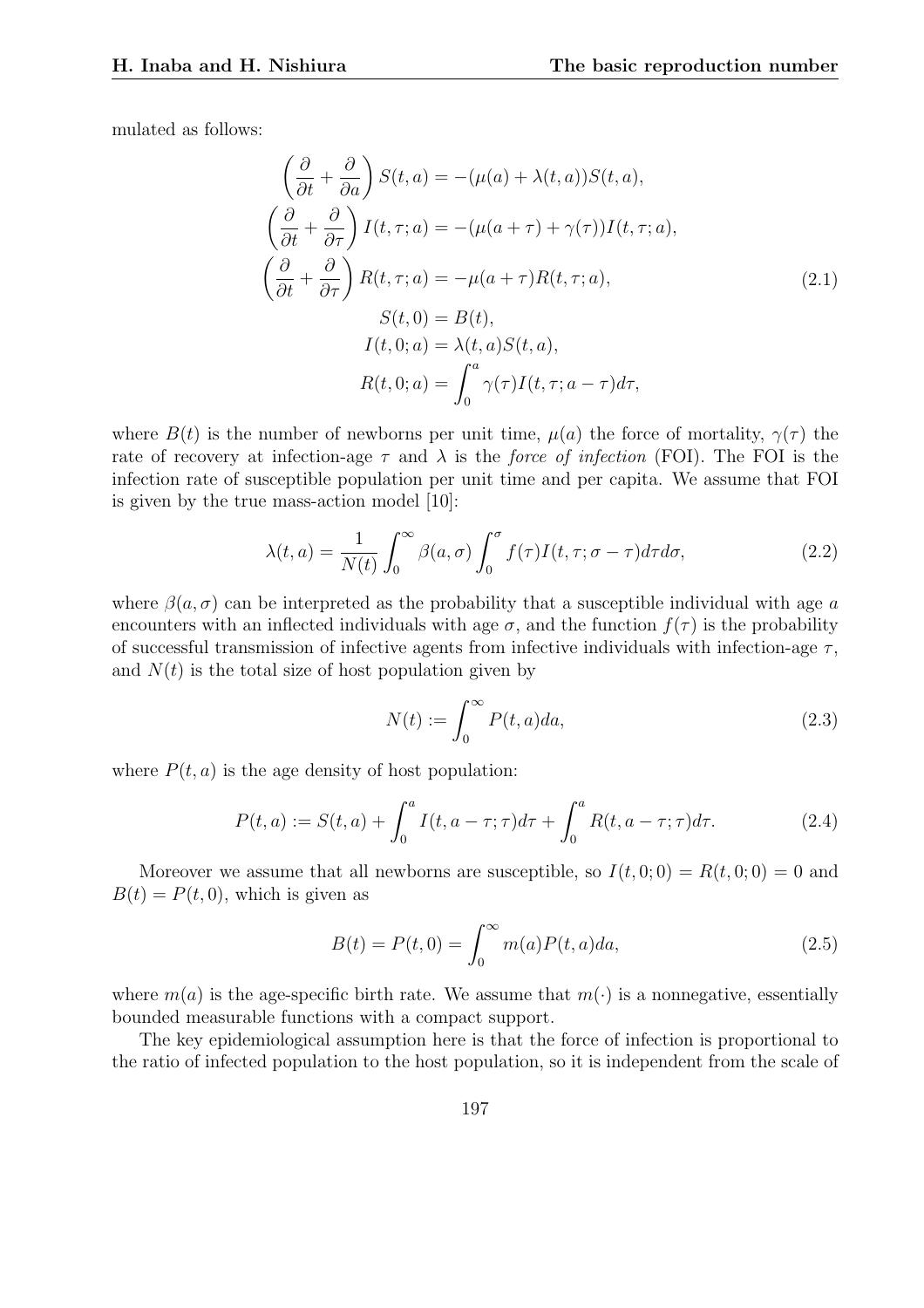population. Then the basic system (2.1) becomes a homogeneous system, of which general character has been discussed in [30] and [31].

Then the host population dynamics is described by the Lotka–McKendrick system (the stable population model):

$$
\left(\frac{\partial}{\partial t} + \frac{\partial}{\partial a}\right) P(t, a) = -\mu(a)P(t, a),
$$
\n
$$
P(t, 0) = \int_0^\infty m(a)P(t, a)da,
$$
\n(2.6)

where we assume that demographic birth and death rates are not affected by epidemiological status.

In the following we assume that the host population has already attained a stable population. Hence

$$
P(t, a) = N(t)\psi(a), \quad N(t) = N(0)e^{r_0 t}, \tag{2.7}
$$

where

$$
\psi(a) := b_0 e^{-r_0 a} \ell(a), \quad \ell(a) := \exp\left(-\int_0^a \mu(\sigma) d\sigma\right), \tag{2.8}
$$

 $\psi$  denotes the normalized stable age distribution,  $\ell(a)$  the survival rate with respect to the natural death rate,  $r_0$  the intrinsic rate of natural increase determined by the real root of the Euler–Lotka equation:  $\overline{r^{\infty}}$ 

$$
\int_0^\infty e^{-r_0 a} m(a) \ell(a) da = 1,\tag{2.9}
$$

and  $b_0$  is the crude birth rate of the stable population given by

$$
b_0 = \frac{1}{\int_0^\infty e^{-r_0 a} \ell(a) da}.
$$
\n(2.10)

Let us introduce new variables  $s(t, a)$  and  $i(t, \tau; a)$  by

$$
S(t, a) = s(t, a)P(t, a),
$$
  
\n
$$
I(t, \tau; a) = i(t, \tau; a)P(t, a + \tau),
$$
  
\n
$$
R(t, \tau; a) = r(t, \tau; a)P(t, a + \tau).
$$
\n(2.11)

The density  $s(t, a)$  denotes the proportion of susceptibles at age a and time t,  $i(t, \tau; a)$  is the proportion of infectives at age  $a + \tau$ , infection-age  $\tau$  and time t and  $r(t, \tau; a)$  denotes the proportion of removed individuals at age  $a + \tau$ , duration  $\tau$  and time t. Then it follows from (2.4) that  $\overline{r}$ 

$$
s(t,a) + \int_0^a i(t, a - \tau; \tau) d\tau + \int_0^a r(t, a - \tau; \tau) d\tau = 1.
$$
 (2.12)

Since the removed class  $r(t, \tau; a)$  is determined by s and i, it is sufficient to consider  $(s, i)$ system.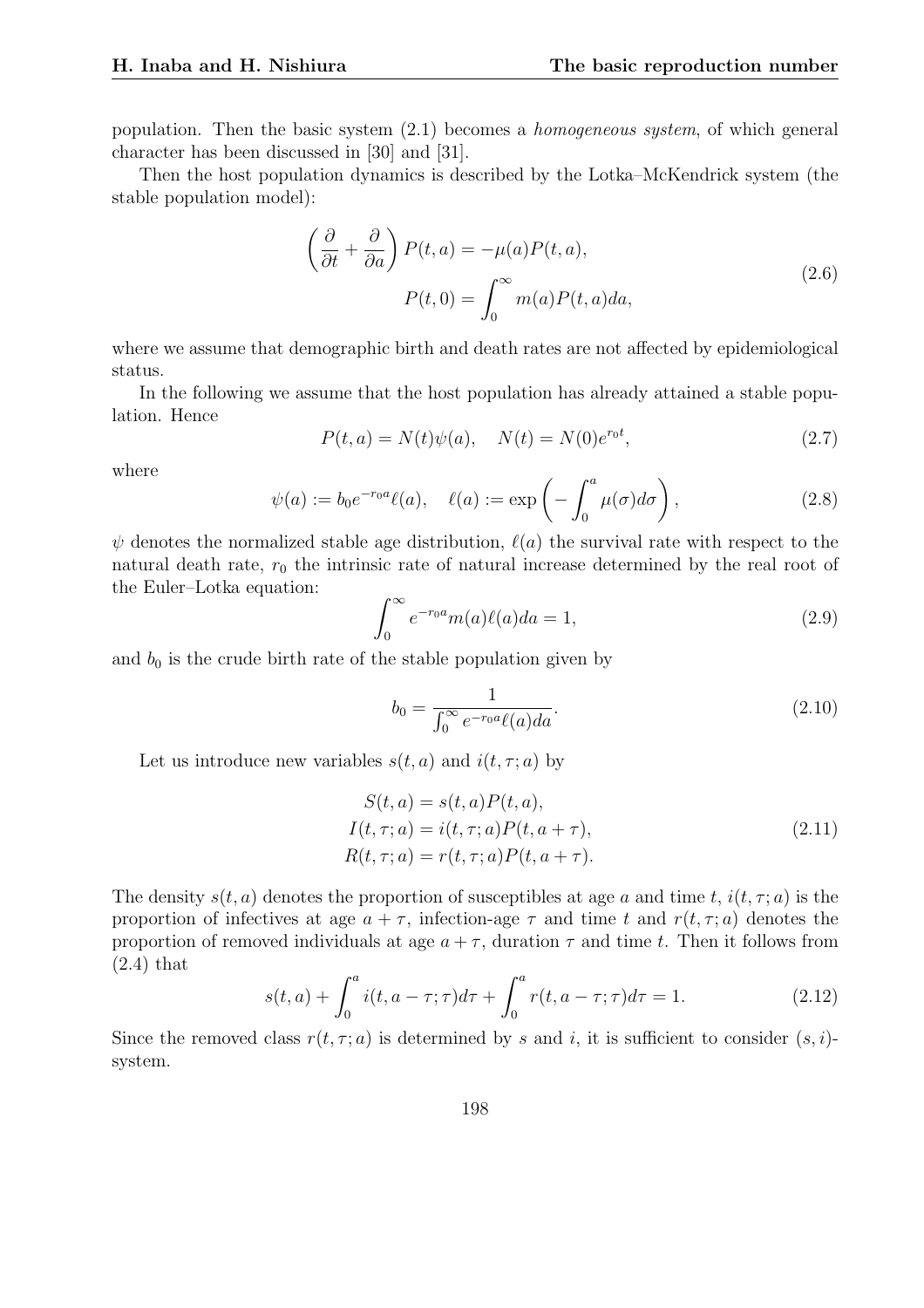Then the basic system (2.1) is reduced to a normalized system:

$$
\left(\frac{\partial}{\partial t} + \frac{\partial}{\partial a}\right) s(t, a) = -\lambda(t, a)s(t, a),
$$
\n
$$
\left(\frac{\partial}{\partial t} + \frac{\partial}{\partial \tau}\right) i(t, \tau; a) = -\gamma(\tau) i(t, \tau; a),
$$
\n
$$
s(t, 0) = 1,
$$
\n
$$
i(t, 0; a) = \lambda(t, a)s(t, a),
$$
\n
$$
\lambda(t, a) = \int_0^\infty \beta(a, \sigma)\psi(\sigma) \int_0^\sigma f(\tau) i(t, \tau; \sigma - \tau) d\tau d\sigma.
$$
\n(2.13)

Since the original age-duration density functions should be integrable, the state space  $\Omega$ of the normalized distribution  $(s, i)$  is given by

$$
\Omega := \left\{ (s, i) \in X : 0 \le s \le 1, 0 \le i \le 1, s(a) + \int_0^a i(\tau; a - \tau) d\tau \le 1 \right\},\
$$

where  $X := L_{\psi}(\mathbb{R}_{+}) \times E$ ,  $E := L^{1}(\mathbb{R}_{+}; L_{\psi}(\mathbb{R}_{+}))$  and  $L_{\psi}$  is a weighted  $L^{1}$ -space defined by

$$
L_{\psi}(\mathbb{R}_{+}) := \{ \psi^{-1}\phi | \phi \in L^{1}(\mathbb{R}_{+}) \}
$$

with a norm  $||s||_{L_{\psi}} := \int_0^{\infty} |s(a)| \psi(a) da$ . For  $i \in E$ , its norm is also defined as

$$
||i||_E = \int_0^\infty \int_0^\infty |i(\tau; a)| \psi(a) da d\tau.
$$

There are several approaches to show mathematical well-posedness (existence and uniqueness of solutions) of the time evolution problem as (2.1) or (2.13), in particular, the semigroup approach using the theory of non densely defined generator would be most advantageous to prove the well-posedness and the linearized stability ([39], [29]). However, here we sketch a classical integral equation approach to the homogeneous system (2.13) by reducing it to a nonlinear (vector-valued) integral equation, which would be also useful to prove the global stability of the disease-free steady state and to formulate the eradication threshold by vaccination.

Here we introduce technical assumptions, which may not be necessarily essential, but they are biologically reasonable and sufficient to prove the following mathematical conclusions related to abstract renewal equation ([24], [26]).

#### Assumption 2.1.

1. There exist positive, essentially bounded functions  $\beta_-$  and  $\beta_+$  such that for all  $\sigma \geq 0$ ,

$$
\beta_{-}(a) \le \beta(a,\sigma) \le \beta_{+}(a). \tag{2.14}
$$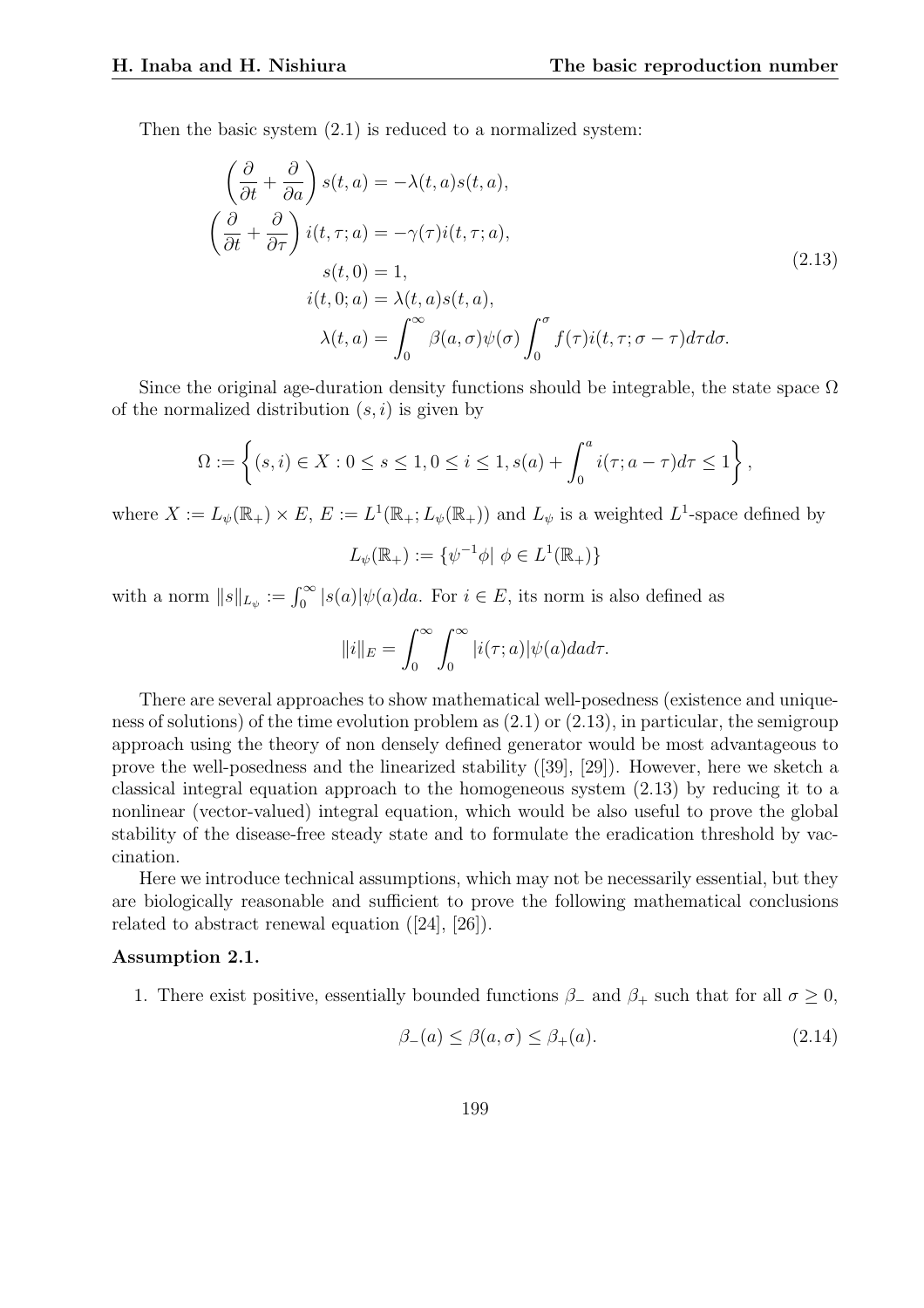2. The following holds uniformly for  $\sigma \geq 0$ :

$$
\lim_{h \to 0} \int_0^\infty |\psi(a+h)\beta(a+h,\sigma) - \psi(a)\beta(a,\sigma)| da = 0,
$$
\n(2.15)

where the domain of  $\psi \beta$  is extended as  $\psi \beta = 0$  for  $a < 0$ .

3. The force of mortality  $\mu$  is nonnegative, essentially bounded function and there exist constants  $0 < \mu_{\infty} < \infty$  and  $M_{\mu} > 0$  such that

$$
\lim_{a \to \infty} \mu(a) = \mu_{\infty}, \quad \int_0^{\infty} |\mu(a) - \mu_{\infty}| da \le M_{\mu}.
$$
 (2.16)

4. The infectivity function  $f(\tau)$  is a nonnegative, essentially bounded function and there exists an upper bound of the infectious period L such that  $f(\tau) = 0$  for all  $\tau > L$ . The recovery rate  $\gamma(\tau)$  is nonnegative, locally integrable function.

First we note that the Assumption 2.1-3 is used to guarantee the integrability of the stable distribution  $\psi$ . In fact it is easy to see that  $\psi(a) \leq b_0 e^{-(r_0 + \mu_\infty) + M_\mu}$ , hence  $\psi$  becomes integrable.

**Lemma 2.2.** Under the Assumption 2.1-3, the normal age distribution  $\psi$  is bounded and integrable for  $r_0 > -\mu_\infty$ .

**Assumption 2.3.** In the following, we assume that  $r_0 > -\mu_\infty$ .

By solving the McKendrick equation for  $i(t, \tau; a)$  in (2.13) along the characteristic line, it follows that

$$
i(t, \tau; a) = \begin{cases} \Gamma(\tau) i(t - \tau, 0; a), & t - \tau > 0, \\ \frac{\Gamma(\tau)}{\Gamma(\tau - t)} i(0, \tau - t; a), & \tau - t > 0, \end{cases}
$$
(2.17)

where  $\Gamma(\tau)$  is the survival function induced from the recovery rate  $\gamma(\tau)$  given by

$$
\Gamma(\tau) := \exp\left(-\int_0^{\tau} \gamma(\sigma) d\sigma\right).
$$

Let us introduce a new variable  $\xi(t, a) := \psi(a)i(t, 0; a) = I(t, 0; a)/N(t)$ . Then we know that  $\xi(t, a)$  gives the incidence rate of new infection at age a with respect to the total population size at time t in the original system (2.1), while  $i(t, 0; a) = I(t, 0; a)/P(t, a)$  is the age-specific incidence rate of new infection.

Inserting (2.17) into the expression of  $\lambda$  and changing the order of integrals, we have

$$
\xi(t, a) = \psi(a)s(t, a)\lambda(t, a)
$$
  
=  $\psi(a)s(t, a)\left[g(t, a) + \int_0^t d\tau \int_\tau^\infty \beta(a, \sigma)\psi(\sigma)f(\tau)\Gamma(\tau)i(t - \tau, 0; \sigma - \tau)d\sigma\right]$   
=  $\psi(a)s(t, a)\left[g(t, a) + \int_0^t d\tau \int_0^\infty \beta(a, \tau + \zeta)\frac{\psi(\tau + \zeta)}{\psi(\zeta)}f(\tau)\Gamma(\tau)\xi(t - \tau, \zeta)d\zeta\right]$ (2.18)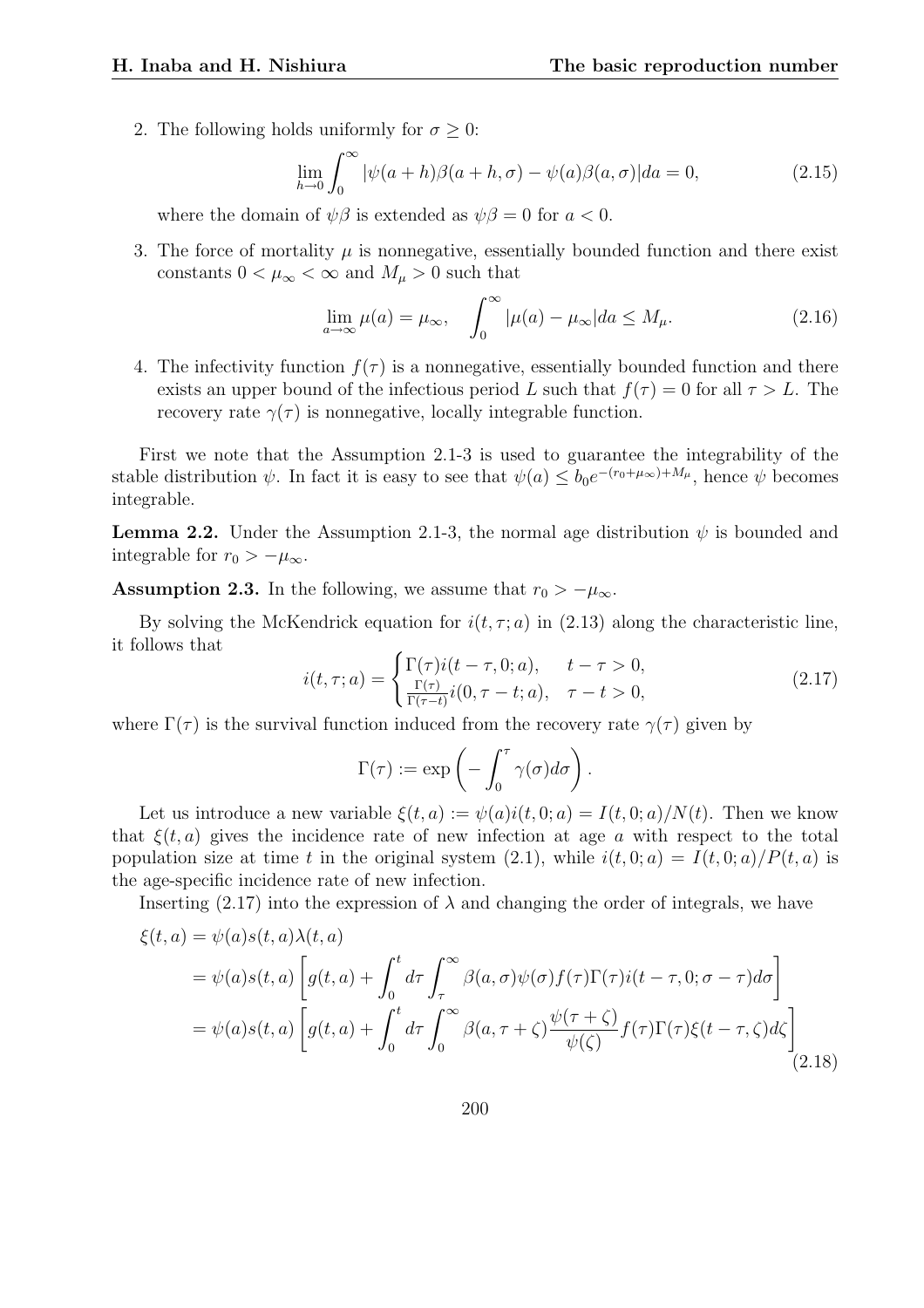where

$$
g(t,a) := \int_t^{\infty} d\tau \int_{\tau}^{\infty} \beta(a,\sigma) \psi(\sigma) f(\tau) \frac{\Gamma(\tau)}{\Gamma(\tau-t)} i(0,\tau-t;\sigma-\tau) d\sigma.
$$

Since we can see  $\xi(t)(\cdot) := \xi(t, \cdot)$  as a function from  $\mathbb{R}_+$  to  $L^1$ , the equation (2.18) can be seen as an abstract integral equation in  $L^1$ :

$$
\xi(t) = \psi s(t) \left[ g(t) + \int_0^t \Psi(\tau) \xi(t - \tau) d\tau \right],
$$
\n(2.19)

where  $\Psi(\tau)$  is a nonnegative operator from  $L^1_+$  into  $L^\infty_+$  defined by

$$
(\Psi(\tau)\xi)(a) := \int_0^\infty \beta(a,\tau+\zeta) \frac{\psi(\tau+\zeta)}{\psi(\zeta)} f(\tau) \Gamma(\tau)\xi(\zeta) d\zeta, \quad \xi \in L^1(\mathbb{R}_+). \tag{2.20}
$$

Again let us introduce a new function  $u(t, a) := \psi(a)(1 - s(t, a))$ . Then  $u(t, \cdot)$  is a  $L_1$ -valued function and u is a solution of the following system:

$$
\left(\frac{\partial}{\partial t} + \frac{\partial}{\partial a}\right)u(t, a) = -(r_0 + \mu(a))u(t, a) + \xi(t, a),
$$
\n
$$
u(t, 0) = 0.
$$
\n(2.21)

In the abstract setting, the above system can be seen as a Cauchy problem in  $L^1$ :

$$
\frac{du(t)}{dt} = Au(t) + \xi(t),\tag{2.22}
$$

where  $A$  is the population operator defined by

$$
(A\phi)(a) := -\frac{d\phi(a)}{da} - (r_0 + \mu(a))\phi(a), \quad \phi \in D(A),
$$

with the domain  $D(A)$  given by  $D(A) = \{ \phi | \phi \in W^{1,1}(\mathbb{R}), \phi(0) = 0 \}.$ 

Since it is well-known that the population operator A generates a  $C_0$ -semigroup  $e^{tA}$  in  $L<sup>1</sup>$  ([55], [56]), it follows from the variation of constants formula that

$$
u(t) = e^{tA}u(0) + \int_0^t e^{(t-\sigma)A}\xi(\sigma)d\sigma.
$$
\n(2.23)

Let us introduce continuous functions  $x_1(t)$  from  $\mathbb{R}_+$  to  $L^1(\mathbb{R}_+)$  and  $x_2(t)$  from  $\mathbb{R}_+$  to  $L^{\infty}(\mathbb{R}_+)$  by

$$
x_1(t) := \psi - u(t), \quad x_2(t) := g(t) + \int_0^t \Psi(\tau) \xi(t - \tau) d\tau.
$$
 (2.24)

From  $x_1 = \psi s$  and (2.19), we have  $\xi(t) = x_1(t)x_2(t)$  and

$$
x_1(t) = \psi - e^{tA}u(0) - \int_0^t e^{\tau A}x_1(t-\tau)x_2(t-\tau)d\tau,
$$
  
\n
$$
x_2(t) = g(t) + \int_0^t \Psi(\tau)x_1(t-\tau)x_2(t-\tau)d\tau.
$$
\n(2.25)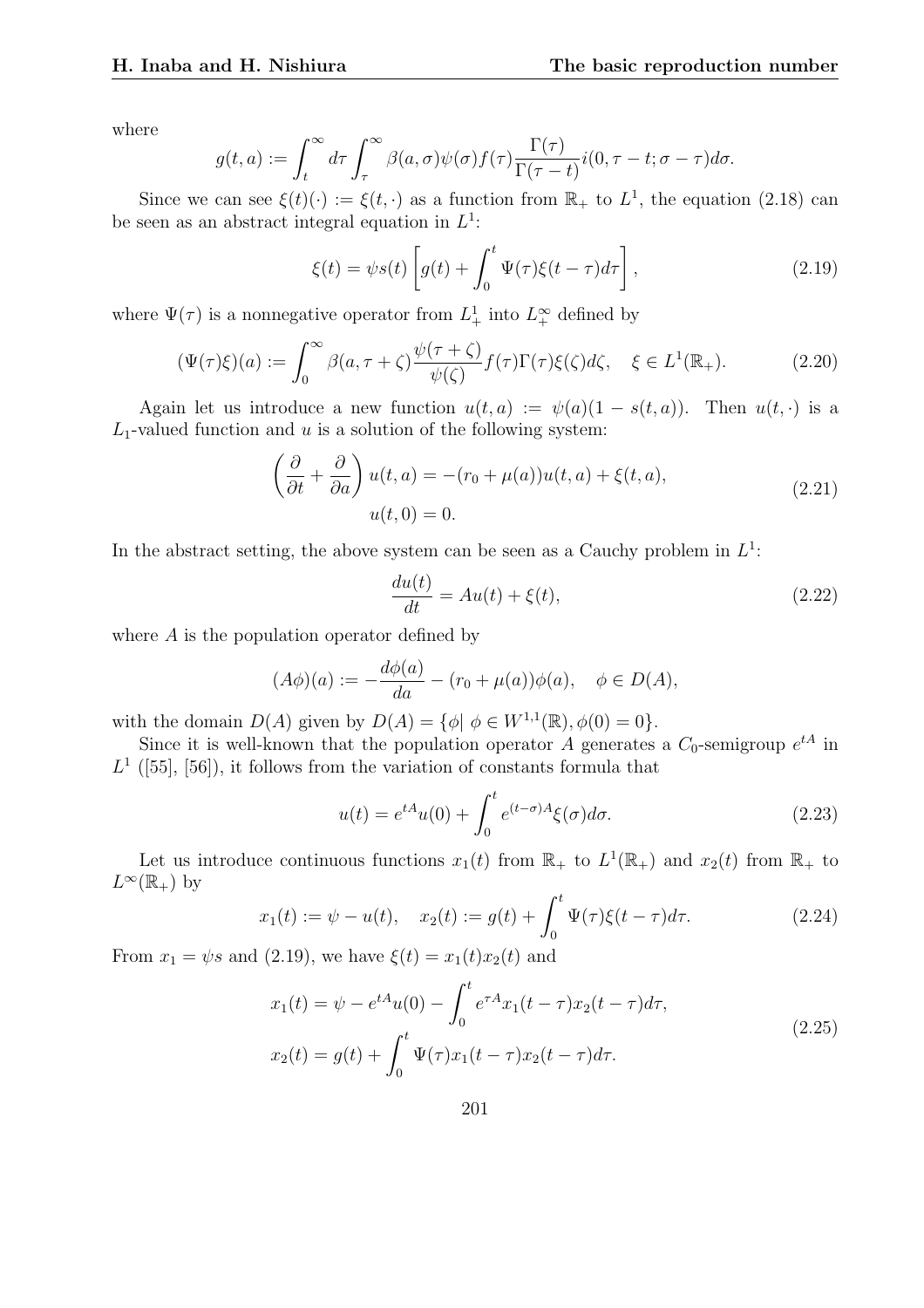Then we arrive at a nonlinear renewal integral equation of vector-valued continuous function  $z \in C(\mathbb{R}_+; L^1(\mathbb{R}_+) \times L^{\infty}(\mathbb{R}_+))$  as

$$
z(t) = h(t) + \int_0^t \Phi(\tau) f(z(t-\tau)) d\tau,
$$
\n(2.26)

.

where

$$
z(t) := \begin{pmatrix} x_1(t) \\ x_2(t) \end{pmatrix}, \quad h(t) := \begin{pmatrix} \psi - e^{tA}u(0) \\ g(t) \end{pmatrix},
$$

$$
\Phi(\tau) := \begin{pmatrix} -e^{\tau A} & 0 \\ 0 & \Psi(\tau) \end{pmatrix}, \quad f(z(t)) := \begin{pmatrix} x_1(t)x_2(t) \\ x_1(t)x_2(t) \end{pmatrix}.
$$

By using the standard fixed point argument, it is not difficult to show that the integral equation (2.26) has a unique continuous solution for  $t \in [0,\infty)$  (see [44], chapter VI). Then  $s(t) = \psi^{-1}x_1(t)$  and  $i(t, \tau; a)$  is determined by  $(2.17)$  using  $i(t, 0; a) = \psi^{-1}(a)x_1(t)(a)x_2(t)(a)$ . From (2.17) and (2.21), we know that  $s(t, a)$  and  $i(t, \tau; a)$  has a directional derivative D

defined by

$$
D\phi(t,\tau) := \lim_{h \to 0} \frac{\phi(t+h,\tau+h) - \phi(t,\tau)}{h}
$$

Then we conclude that if the derivative  $\partial_t + \partial_\tau$  is interpreted as the directional derivative D, the basic system (2.1) formulate a mathematically well-posed problem [25].

#### 3 Linear Invasion Process and the Definition of  $R_0$

Now let us consider a situation (disease invasion phase) that very few infected individuals appear in the completely susceptible host population. Then the dynamics of the infected population is described by the linearized equation at the disease-free steady state  $(s, i)$  =  $(1, 0)$  given by

$$
\left(\frac{\partial}{\partial t} + \frac{\partial}{\partial \tau}\right) i(t, \tau; a) = -\gamma(\tau) i(t, \tau; a),
$$
\n
$$
i(t, 0; a) = \int_0^\infty \beta(a, \sigma) \psi(\sigma) \int_0^\sigma f(\tau) i(t, \tau; \sigma - \tau) d\tau d\sigma.
$$
\n(3.1)

Let  $\chi(t, a) := \psi(a) i(t, 0; a)$  be the incidence rate (for new infection at age a) at time t for the linearized system. By solving the McKendrick equation (3.1) for  $i(t, \tau; a)$  along the characteristic line, we again obtain the expression (2.17). Inserting the expression (2.17) into the boundary condition of (3.1) and changing the order of integrals, we have

$$
\chi(t,a) = k(t,a) + \psi(a) \int_0^t d\tau \int_0^\infty \beta(a,\tau+\zeta) \frac{\psi(\tau+\zeta)}{\psi(\zeta)} f(\tau) \Gamma(\tau) \chi(t-\tau,\zeta) d\zeta, \tag{3.2}
$$

where

$$
k(t,a) = \int_0^\infty d\tau \int_0^\infty \psi(a)\beta(a,t+\zeta+\tau)\psi(t+\zeta+\tau)f(t+\tau)\frac{\Gamma(t+\tau)}{\Gamma(\tau)}i(0,\tau;\zeta)d\zeta.
$$
 (3.3)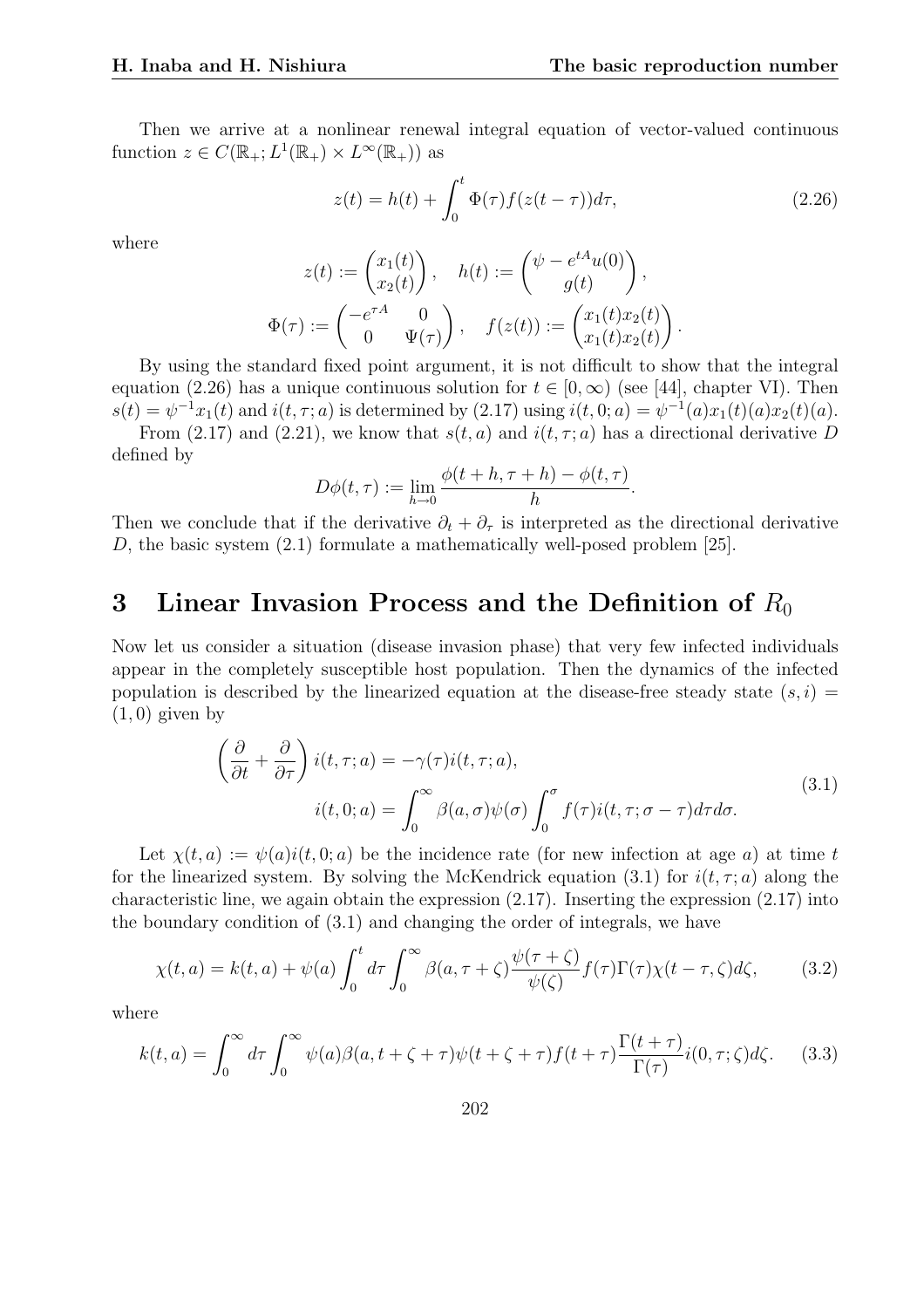Then the equation (3.2) can be regarded as an abstract renewal equation in  $L^1$ :

$$
\chi(t) = k(t) + \int_0^t \Theta(\tau) \chi(t - \tau) d\tau.
$$
\n(3.4)

where  $k(t)(a) = k(t, a), \chi(t)(a) = \chi(t, a)$  and  $\Theta(\tau) := \psi \Psi(\tau)$ .

Then  $\Theta(\tau)$  defines a nonnegative operator from  $L^1_+$  into itself. Moreover, it follows from the well-known compactness criterion in  $L^1$  that the Assumption 2.1-2 makes  $\Theta(\tau)$  a compact operator. Using the Assumption 2.1-4, we can easily prove the following estimates:

**Lemma 3.1.** There exists a number  $M_g > 0$  such that  $||k(t)||_{L^1} \leq M_ge^{-(r_0+\mu_\infty)t}||i_0||_E$ .

From Lemma 3.1, the Laplace transform of  $k(t)$ , denoted by  $\hat{k}(z) := \int_0^\infty e^{-zt} k(t) dt$ , exists for  $\Re z > -(r_0 + \mu_\infty)$ .

**Lemma 3.2.** Under the Assumption 2.1, the Laplace transform of  $\Theta(\tau)$ , denoted by  $\hat{\Theta}(z) :=$  $\mathop{\mathrm{res}}\limits_0^\infty$  $\int_0^\infty e^{-z\tau}\Theta(\tau)d\tau$ , exists for all  $z\in\mathbb{C}$  and  $\Theta(z)$  is a nonsupporting operator<sup>2</sup> on the cone  $L^1_+$ , its spectral radius  $r(\hat{\Theta}(z))$  is monotone decreasing with respect to z and  $\lim_{z\to\infty} r(\hat{\Pi}(z)) = 0$ . **Proof.** From the Assumption 2.1-1, we have

$$
\langle F, \phi \rangle \psi \beta_- \le \hat{\Theta}(z) \phi \le e^{M_\mu} \langle F, \phi \rangle \psi \beta_+, \tag{3.5}
$$

where  $F$  is a strictly positive functional defined by

$$
\langle F, \phi \rangle := \int_0^L e^{-(z+r_0+\mu_\infty)\tau} f(\tau) \Gamma(\tau) d\tau ||\phi||_{L^1}, \tag{3.6}
$$

for  $\phi \in L^1(\mathbb{R}_+)$ . Therefore  $\hat{\Theta}(\tau)$  is well defined for all  $z \in \mathbb{C}$ . For real z, we obtain that for integer n

$$
\hat{\Theta}(z)^n \phi \geq \langle F, \phi \rangle \langle F, \psi \beta_- \rangle^{n-1} \psi \beta_-.
$$

Then for any nonzero nonnegative functional G of the dual cone of  $L^1_+$  and  $\phi \in L^1_+ \setminus \{0\}$ , we have  $\langle G, \hat{\Theta}^n(z)\phi \rangle > 0$ , which shows that  $\hat{\Theta}(z)$  is nonsupporting in the sense of Sawashima [48]. From the comparison theorem [38],  $r(\hat{\Theta}(z))$  is monotone decreasing for  $z \in \mathbb{R}$ . From the estimate (3.5), it is clear that  $\lim_{z\to\infty} r(\hat{\Theta}(z)) = 0$ .  $\Box$ 

Let  $\chi_n(t)$  be the *n*-th generation of incidence rate at time t. Then  $k(t)$  is the first generation directly transmitted from the initial infected population (primary cases) and so we can define the successive generations as follows:

$$
\chi_1(t) = k(t), \quad \chi_{n+1}(t) = \int_0^t \Theta(\tau) \chi_n(t - \tau) d\tau, \quad n = 1, 2, ...,
$$
\n(3.7)

Then the total size of *n*-th generation of the incidence rate is calculated iteratively as follows:

$$
\int_0^\infty \chi_{n+1}(t)dt = \int_0^\infty \int_0^t \Theta(\tau)\chi_n(t-\tau)d\tau dt
$$
  
= 
$$
\int_0^\infty \Theta(\tau)d\tau \int_0^\infty \chi_n(t)dt, \quad (n \ge 1).
$$
 (3.8)

<sup>2</sup>For the definition of nonsupporting operators, the reader may refer to [24] and [26].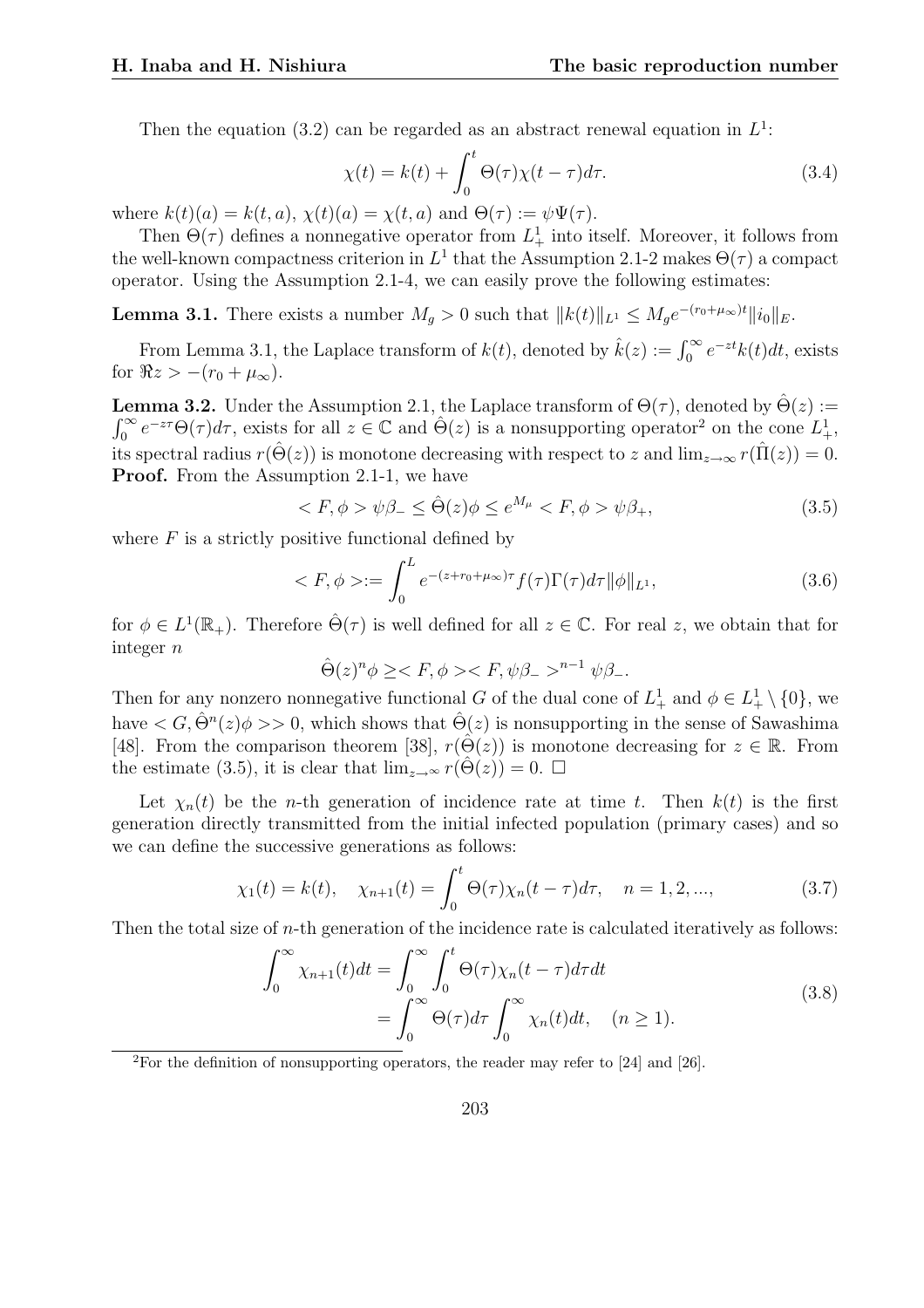Therefore the total size of *n*-th generation of the incidence rate, denoted by  $X_n := \int_0^\infty \chi_n(t) dt$ is calculated as

$$
X_{n+1} = K^n X_1,\tag{3.9}
$$

where the iteration operator

$$
K := \hat{\Theta}(0) = \int_0^\infty \Theta(\tau) d\tau,
$$
\n(3.10)

acting on  $L^1(\mathbb{R}_+)$  is given by

$$
(K\phi)(a) := \psi(a) \int_0^\infty \int_0^\infty \beta(a,\zeta+\tau) \frac{\psi(\zeta+\tau)}{\psi(\zeta)} f(\tau) \Gamma(\tau) d\tau \phi(\zeta) d\zeta, \quad \phi \in L^1(\mathbb{R}_+). \tag{3.11}
$$

The spectral radius of the linear operator  $K$  is defined by

$$
r(K) = \lim_{n \to \infty} \sqrt[n]{\|K^n\|}.
$$
\n(3.12)

Hence we know from (3.9) and (3.12) that the spectral radius  $r(K)$  gives the asymptotic growth factor of the generation size  $X_n$ .

If K is a nonsupporting compact operator,  $r(K)$  becomes the positive dominant (Frobenius) eigenvalue of K, that is,  $|\mu| < r(K)$  for any eigenvalue  $\mu$  of K different from  $r(K)$ . Moreover there exists a one-dimensional projection operator  $P$  such that

$$
\lim_{n \to \infty} r(K)^{-n} K^n \phi = P\phi, \quad \phi \in L^1,
$$
\n(3.13)

where P is the projection to the eigenspace spanned by the positive eigenvector  $u_0$  corresponding to the eigenvalue  $r(K)$  ([37], [38]). In fact, we can prove that

$$
P\phi = \frac{\langle F_0, \phi \rangle}{\langle F_0, u_0 \rangle} u_0,\tag{3.14}
$$

where  $F_0$  is the eigenfunctional of the dual operator  $K^*$  associated with the Frobenius eigenvalue  $r(K)$ .

That is,  $r(K)$  gives the asymptotic growth factor of the *n*-th generation size (vector)  $X_n$ and it becomes asymptotically proportional to the Frobenius eigenvector  $u_0$  of K:

$$
K^n \phi \sim r(K)^n \frac{\langle F_0, \phi \rangle}{\langle F_0, u_0 \rangle} u_0, \quad (t \to \infty).
$$
 (3.15)

The basic reproduction number  $R_0$  is defined as the spectral radius of the *next generation* operator, which maps the density of primary cases to the density of secondary cases [11]. From the above argument, we can conclude that the next generation operator of our homogeneous model (2.1) is given by the positive integral operator K and  $R_0 = r(K)$ .

Though  $R_0$  gives the asymptotic growth factor of the generation size of the infecteds (in our case, it is the incidence rate), we still have to establish a relation to the intrinsic growth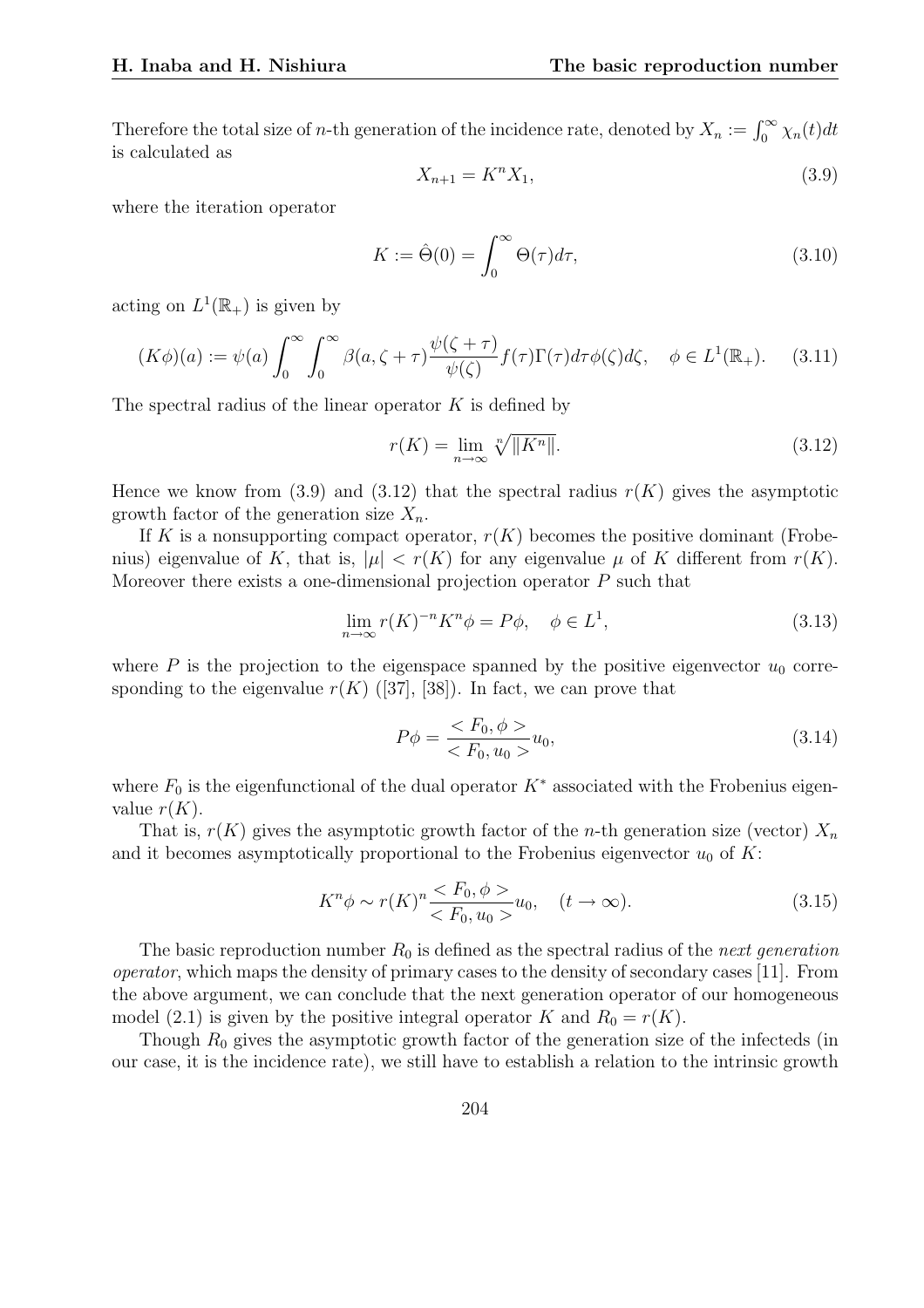rate of the infected population in real time. We should remark that here the intrinsic growth rate refers to the relative growth rate of infected population in real time, since the system  $(2.13)$  is a normalized system by  $(2.11)$ . In fact, if  $z_0$  is the growth rate in the normalized system as  $i(t, \tau; a) = e^{z_0 t} i(0, \tau; a)$ , then  $I(t, \tau; a) = e^{z_0 t} i(0, \tau; a) N(0) e^{r_0 t} \psi(a + \tau)$ , so the growth rate is  $r_0 + z_0$  in the real population.

From Lemma 3.2 and results by Sawashima [48] and Marek [38], the Perron-Frobenius property holds for nonsupporting compact operators, hence its spectral radius  $r(\Theta(z))$  is the positive dominant eigenvalue and monotone decreasing function for  $z \in \mathbb{R}$ . Since  $r(\Theta(z))$ decreases from  $\lim_{z\to -(r_0+\mu_\infty)} r(\Theta(z))$  to zero as z moves from  $-(r_0+\mu_\infty)$  to  $+\infty$ , there exists a unique root  $z_0 > -(r_0 + \mu_\infty)$  such that  $r(\hat{\Theta}(z)) = 1$  if  $\lim_{z \to -(r_0 + \mu_\infty)} r(\hat{\Theta}(z)) > 1$ . As  $R_0 = r(\Theta(0))$  and we assume  $r_0 + \mu_\infty > 0$ , we conclude that  $z_0 > 0$  if  $R_0 > 1$ ,  $z_0 = 0$ if  $R_0 = 1$  and  $-(r_0 + \mu_\infty) < z_0 < 0$  if  $R_0 < 1 < \lim_{z \to -(r_0 + \mu_\infty)} r(\hat{\Theta}(z))$ . In those cases it is proved that

$$
\lim_{t \to \infty} e^{-z_0 t} \chi(t) = \frac{\langle F_{z_0}, \hat{k}(z_0) \rangle}{\langle F_{z_0}, u_{z_0} \rangle} u_{z_0},\tag{3.16}
$$

where  $u_{z_0}$  is the eigenvector corresponding to the eigenvalue unity of  $\hat{\Theta}(z_0)$  and  $F_{z_0}$  is its dual eigenfunctional. Even for the case that  $R_0 < \lim_{z \to -(r_0 + \mu_\infty)} r(\Theta(z)) < 1$ , from a classical stability result for the renewal equation [25] and  $\lim_{t\to\infty} k(t) = 0$ , we can conclude that  $\lim_{t\to\infty} \chi(t) = 0$ . Then we can summarize the above argument as the following general principle [11]:

**Proposition 3.5.** [Invasion Threshold Principle] Let  $R_0$  be the basic reproduction number given as the dominant positive eigenvalue (the spectral radius) of the next generation operator K. The disease can invade into the completely susceptible host population if  $R_0 > 1$ , whereas it cannot if  $R_0 < 1$ . The intrinsic growth rate for the initial invasion is given by the real root of the characteristic equation  $r(\Theta(z)) = 1$ .

If we adopt the well-known proportionate mixing assumption (PMA) such that the contact coefficient  $\beta$  is factorized as  $\beta(a,\sigma) = \beta_1(a)\beta_2(\sigma)$ , which implies that there is no correlation between the age of susceptibles and the age of infectives when contacts occur, the eigenfunction  $u_{z_0}$  is then proportional to  $\psi \beta_1$  and the eigenvalue equation  $\hat{\Theta}(z_0)u_{z_0} = u_{z_0}$  is reduced to the following characteristic equation:

$$
\int_0^\infty \int_0^\infty e^{-z_0 \tau} \beta_2(\tau + \zeta) \psi(\tau + \zeta) f(\tau) \Gamma(\tau) \beta_1(\zeta) d\zeta d\tau = 1.
$$
 (3.17)

Then in this PMA case, it is easy to see that there exists a unique  $r_0 \in \mathbb{R}$  satisfying the characteristic equation (3.17).

Here we should also remark that the stability of the disease-free steady state guaranteed by  $R_0 < 1$  is local linearized stability. In fact, for our case  $R_0 < 1$  implies not only the linearized stability of the disease-free steady state, but also its global stability. To see this fact, again consider the nonlinear epidemic process. Since  $s(t, a) \leq 1$ , it follows from (2.19)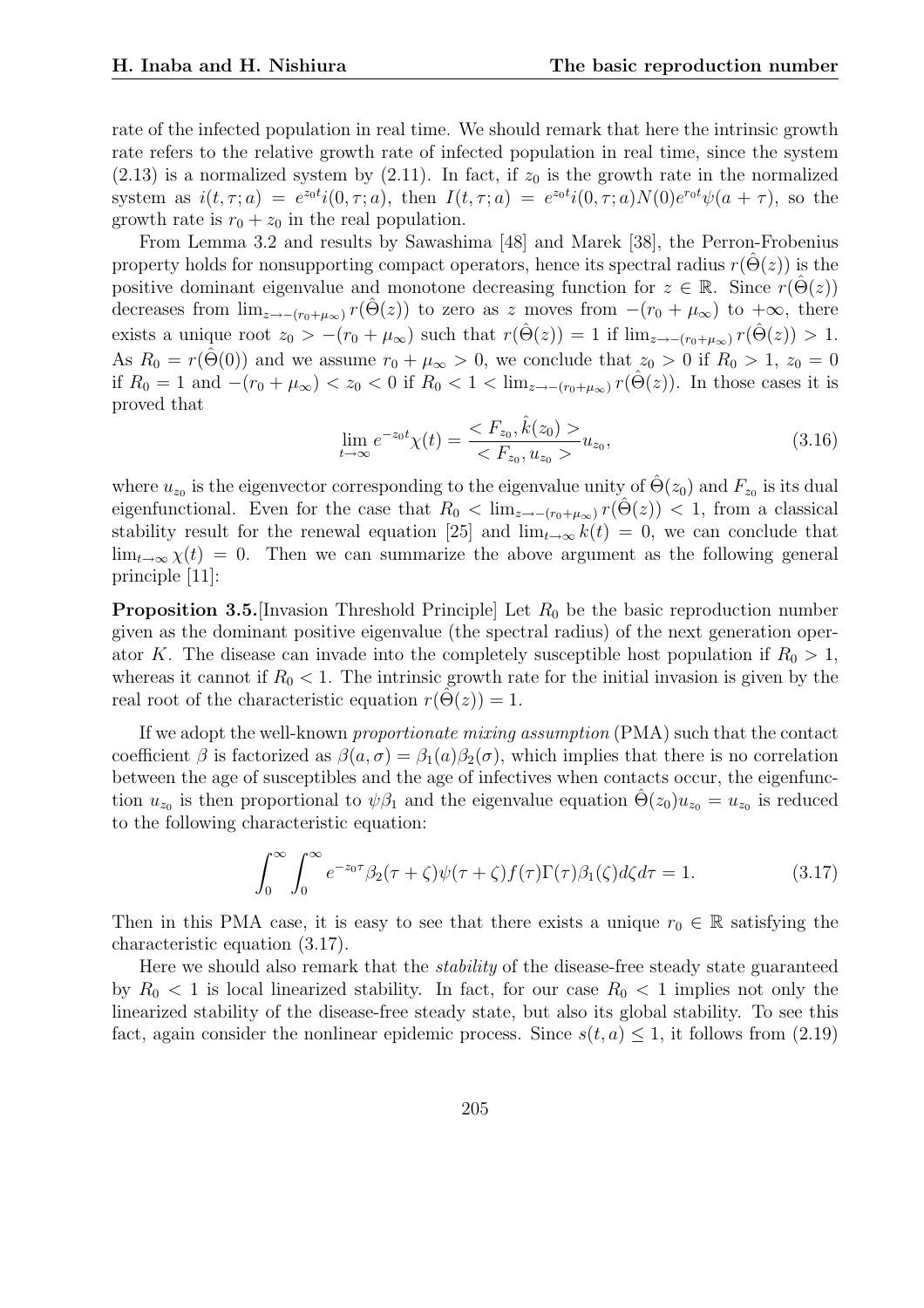that

$$
\xi(t) \le k(t) + \int_0^t \Theta(\tau) \xi(t - \tau) d\tau.
$$
\n(3.18)

¿From the comparison argument, we have  $\xi(t) \leq \chi(t)$ . Since  $\lim_{t\to\infty} \chi(t) = 0$  if  $R_0 < 1$ , we conclude that

**Proposition 3.6.** If  $R_0 < 1$ , the disease-free steady state is globally asymptotically stable.

Suppose that a part of newborns are vaccinated only once during the very early infancy. Let  $\epsilon \in [0,1]$  be the ratio of vaccinated newborns. Then the boundary condition for s in (2.13) is replaced by  $s(t, 0) = 1 - \epsilon$ , so the *effective reproduction number*, denoted by  $R_e^3$  is given by  $R_e = (1 - \epsilon)R_0$  and the epidemic is eradicated if and only if  $R_e < 1$ , that is, the vaccination ratio satisfies

$$
\epsilon > 1 - \frac{1}{R_0}.\tag{3.19}
$$

Define the *effective next generation operator* (ENGO)  $K_e$  by  $K_e := (1 - \epsilon)K$ . Suppose that  $R_e = r(K_e) < 1$ . If the vaccination is introduced, (3.22) is rewritten as

$$
\xi(t) \le (1 - \epsilon)k(t) + (1 - \epsilon) \int_0^t \Theta(\tau)\xi(t - \tau)d\tau.
$$
 (3.20)

If we take any large positive number  $t_0 > 0$  to integrate  $\xi(t)$  from 0 to  $t_0$ , we have

$$
\int_0^{t_0} \xi(t)dt \le (1 - \epsilon) \int_0^{t_0} k(t)dt + (1 - \epsilon) \int_0^{t_0} dt \int_0^t \Theta(\tau)\xi(t - \tau)d\tau
$$
\n
$$
\le (1 - \epsilon) \int_0^\infty k(t)dt + (1 - \epsilon) \int_0^\infty \Theta(\tau)d\tau \int_0^{t_0} \xi(t)dt.
$$
\n(3.21)

Therefore if the eradication condition (3.19) is satisfied, that is,  $R_e < 1$ ,  $I - K_e$  is nonnegatively invertible and we have

$$
\int_0^{t_0} \xi(t)dt \le (1 - \epsilon)(I - K_e)^{-1} \int_0^{\infty} k(t)dt,
$$
\n(3.22)

which shows that  $\int_0^\infty \xi(t)dt$  exists and

$$
\int_0^\infty \xi(t)dt \le (1 - \epsilon)(I - (1 - \epsilon)K)^{-1} \int_0^\infty k(t)dt.
$$
\n(3.23)

Since  $\xi(t, a)$  denotes the incidence rate, we conclude that if  $R_e < 1$ , which case is called a small (subcritical) epidemic, the total size of incidence is less than

$$
(1 - \epsilon) \left\| (I - K_e)^{-1} \int_0^\infty k(t) dt \right\|_{L^1}.
$$
\n(3.24)

<sup>&</sup>lt;sup>3</sup>If the host population is not necessarily completely susceptible, the corresponding reproduction number is referred to as the effective reproduction number.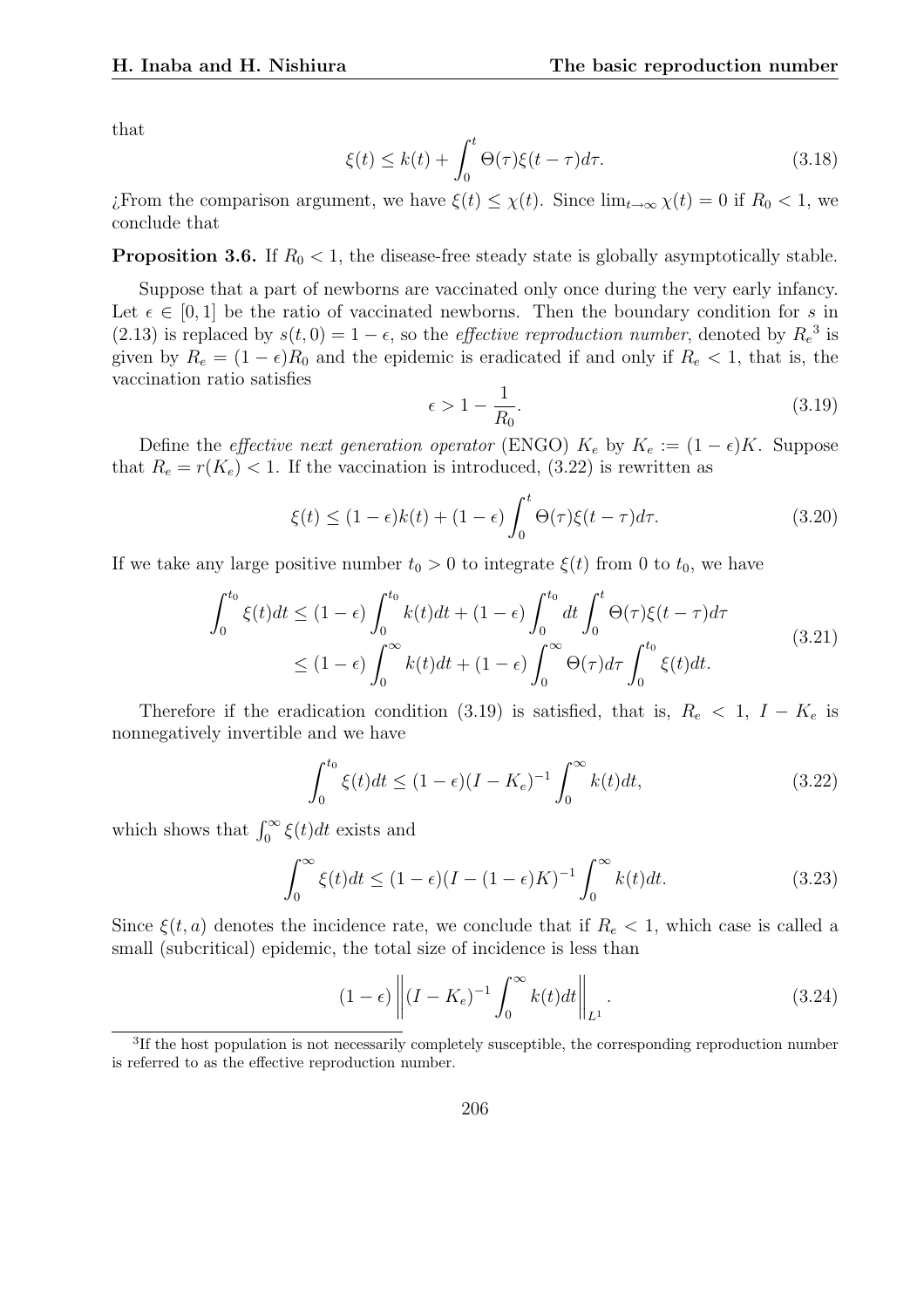#### 4 Endemic Threshold and Stationarity

Let us consider the reproduction process of infected population at the endemic steady state. Stationary solutions of the normalized system, which corresponds to persistent solutions of the homogeneous system, indicated by asterisk, satisfy the following system:

$$
\frac{ds^*(a)}{da} = -\lambda^*(a)s^*(a),
$$
  
\n
$$
\frac{\partial i(\tau; a)}{\partial \tau} = -\gamma(\tau)i^*(\tau; a),
$$
  
\n
$$
s^*(0) = 1,
$$
  
\n
$$
i^*(0; a) = \lambda^*(a)s^*(a),
$$
  
\n
$$
\lambda^*(a) = \int_0^\infty \beta(a, \sigma)\psi(\sigma) \int_0^\sigma f(\tau)i^*(\tau; \sigma - \tau)d\tau d\sigma,
$$
\n(4.1)

where  $\lambda^*(a)$  denotes the force of infection at the endemic steady state. Then we have

$$
s^*(a) = e^{-\int_0^a \lambda^*(\sigma)d\sigma},
$$
  
\n
$$
i^*(\tau; a) = \lambda^*(a)s^*(a)\Gamma(\tau),
$$
\n(4.2)

where we note that  $s^*(a)$  gives the survival rate associated with the force of infection  $\lambda^*(a)$ , which could be obtained from age-specific serological survey data of the endemic disease.

Inserting (4.2) into the expression of FOI in (4.1), we obtain an integral equation for the FOI at the endemic steady state:

$$
\lambda^*(a) = \int_0^\infty \beta(a,\sigma)\psi(\sigma) \int_0^\sigma f(\tau)\Gamma(\tau)\lambda^*(\sigma-\tau)s^*(\sigma-\tau)d\tau d\sigma
$$
  
= 
$$
\int_0^\infty \int_0^\infty \beta(a,\zeta+\tau)\psi(\zeta+\tau)f(\tau)\Gamma(\tau)d\tau\lambda^*(\zeta)s^*(\zeta)d\zeta.
$$
 (4.3)

Therefore if we define the incidence of new infection at the endemic steady state by

$$
\xi^*(a) := \lambda^*(a)s^*(a)\psi(a),\tag{4.4}
$$

it satisfies the following equation:

$$
\xi^*(a) = s^*(a)\psi(a)\int_0^\infty \int_0^\infty \beta(a,\zeta+\tau)\frac{\psi(\zeta+\tau)}{\psi(\zeta)}f(\tau)\Gamma(\tau)d\tau \xi^*(\zeta)d\zeta.
$$
 (4.5)

Using the next generation operator  $K$ , we can formulate  $(4.5)$  as

$$
\xi^*(a) = s^*(a)(K\xi^*)(a). \tag{4.6}
$$

Then if we define  $T := s^*K$  as the *effective next generation operator at the endemic steady* state (ENGO at ESS), the condition (4.6) implies that

$$
r(T) = 1,\t\t(4.7)
$$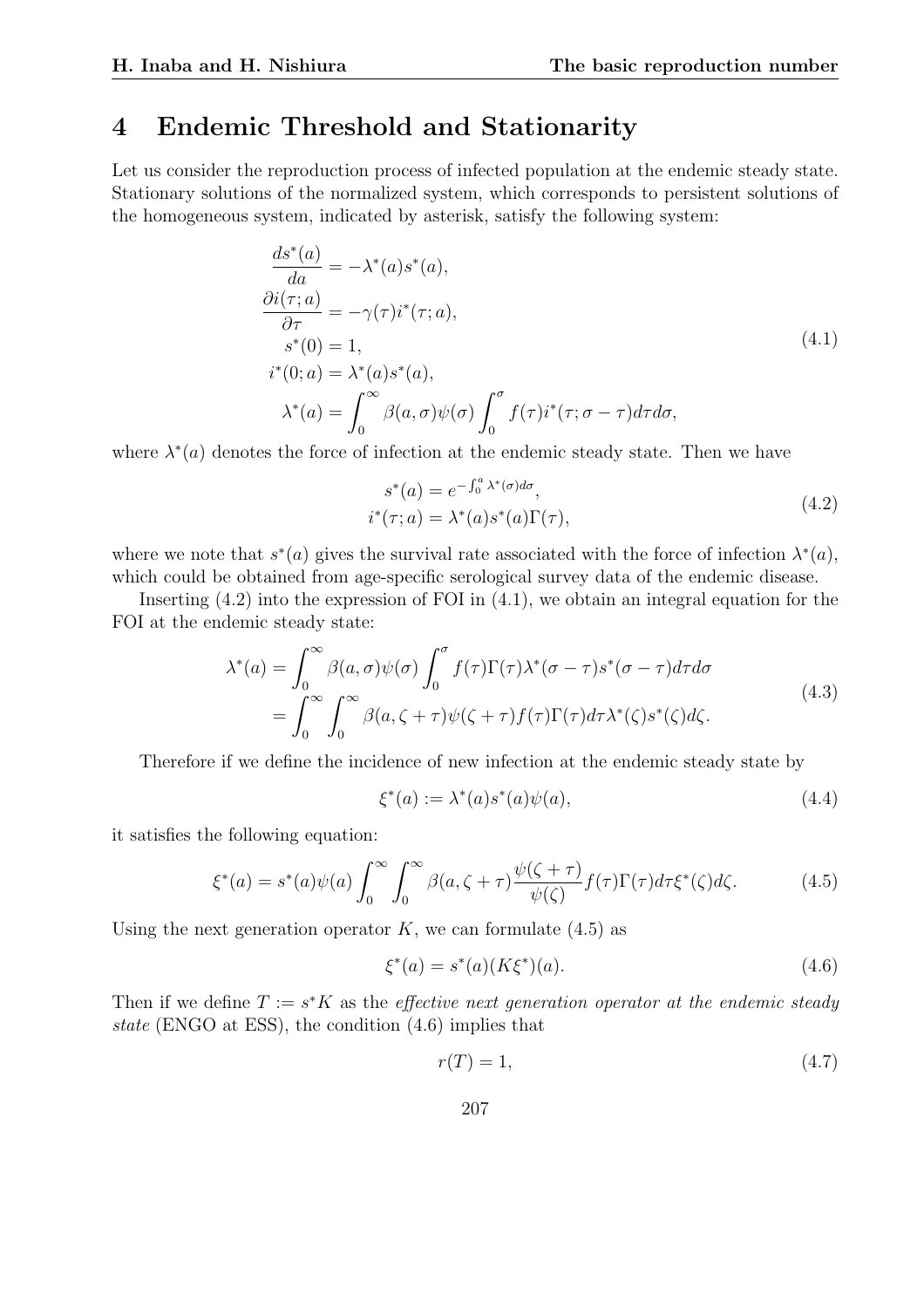and  $\xi^*$  is the positive (Frobenius) eigenvector of T associated with eigenvalue unity. The reproduction number  $R_{ess} = r(T)$  is the effective reproduction number at the endemic steady state. The condition (4.7) reflects the fact that, at equilibrium, each infection will on average produce exactly one secondary infection.

Since K is a compact nonsupporting operator, then if  $R_0 \leq 1$ , we have  $r(T) < r(K)$  $R_0 \leq 1$ , which contradicts (4.7). Hence we conclude that there is no endemic steady state if  $R_0 \leq 1$ . Though we omit the proof, by using a fixed point argument, we can show that if  $R_0 > 1$ , there is at least one endemic steady state ([26], [30]).

## 5 Estimation of  $R_0$

From (4.6), we also obtain

$$
(K\xi^*)(a) = \frac{\xi^*(a)}{s^*(a)} = \psi(a)\lambda^*(a). \tag{5.1}
$$

Let  $K^*$  be the adjoint operator of K and  $F_0$  be its eigenfunctional associated with  $R_0$ . Observe that

$$
\langle K^*F_0, \xi^* \rangle = R_0 \langle F_0, \xi^* \rangle = \langle F_0, K\xi^* \rangle,
$$

then we have

$$
R_0 = \frac{\langle F_0, K\xi^* \rangle}{\langle F_0, \xi^* \rangle} = \frac{\langle F_0, \psi \lambda^* \rangle}{\langle F_0, \psi \lambda^* s^* \rangle}.
$$
\n(5.2)

The estimation formula (5.2) is an extension of the formula given by Dietz and Schenzle [14] and Farrington, Kanaan and Gay (FKG) [17] for the case that the host population is in a demographic steady state.

Under the proportionate mixing assumption  $\beta(a,\sigma) = \beta_1(a)\beta_2(\sigma)$ , it follows that the force of infection (FOI)  $\lambda^*$  at the endemic steady state is proportional to the susceptibility parameter  $\beta_1(a)$ :

$$
\lambda^*(a) = \beta_1(a) < F_0, \xi^* > . \tag{5.3}
$$

In particular, note that the FOI is constant if the transmission rate  $\beta$  is independent of the age of susceptibles.

Moreover, if the PMA holds, the next generation operator K becomes a one-dimensional operator as

$$
(K\phi)(a) = \psi(a)\beta_1(a)\int_0^\infty \int_0^\infty \beta_2(\tau+\zeta)\frac{\psi(\tau+\zeta)}{\psi(\zeta)}f(\tau)\Gamma(\tau)d\tau\phi(\zeta)d\zeta
$$
  
= $F_0, \phi > \beta_1(a)\psi(a),$  (5.4)

where  $F_0$  is the eigenfunctional of the dual operator  $K^*$  associated with eigenvalue  $R_0$  given by  $r^{\infty}$ 

$$
\langle F_0, \phi \rangle := \int_0^\infty \int_0^\infty \beta_2(\tau + \zeta) \frac{\psi(\tau + \zeta)}{\psi(\zeta)} f(\tau) \Gamma(\tau) d\tau \phi(\zeta) d\zeta,\tag{5.5}
$$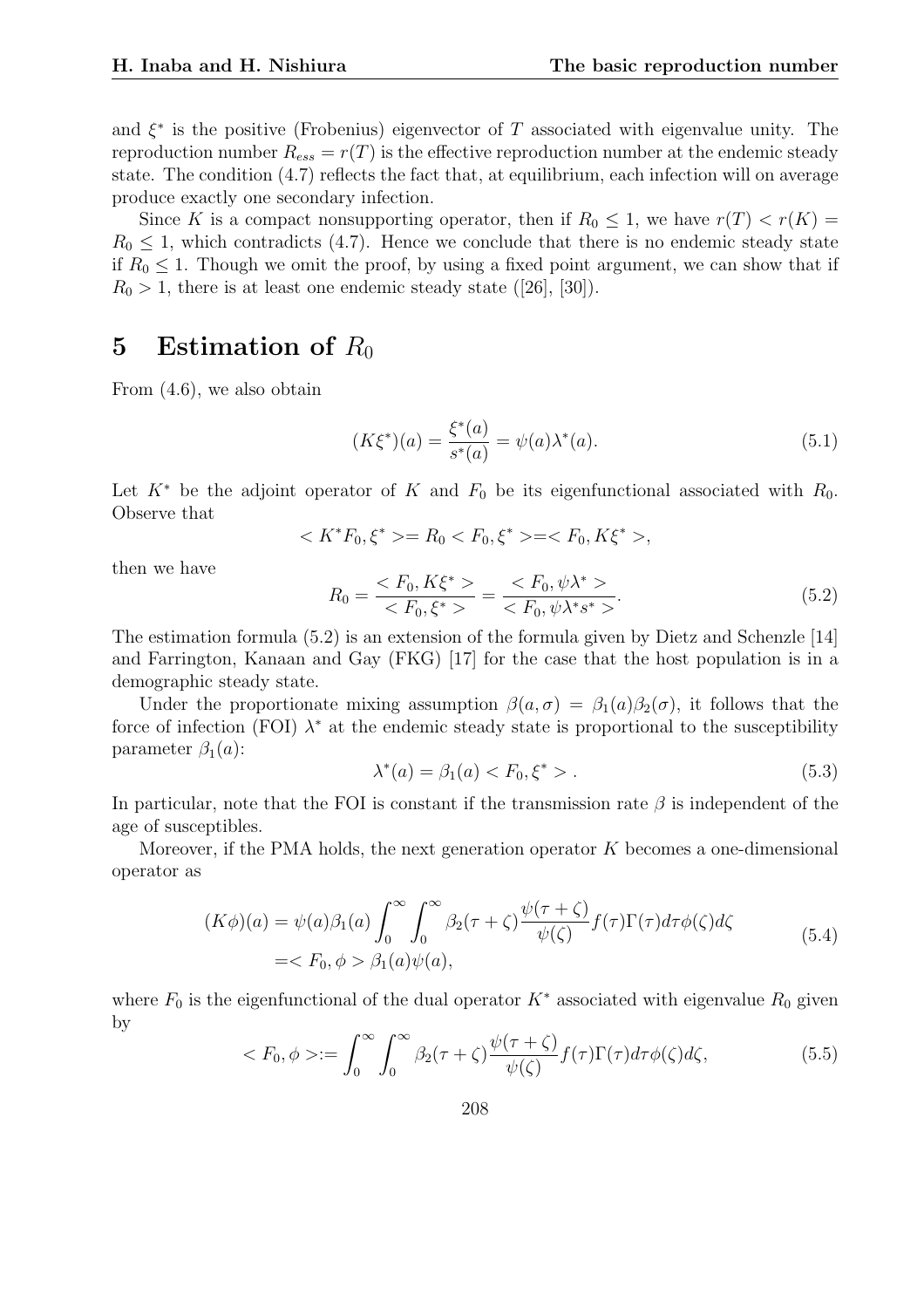for  $\phi \in L^1(\mathbb{R}_+).$ 

Therefore we know that  $\beta_1\psi$  is the eigenvector of K associated with  $R_0$  and it follows that

$$
R_0 = \langle F_0, \beta_1 \psi \rangle
$$
  
= 
$$
\int_0^\infty \int_0^\infty \beta_2(\tau + \zeta)\psi(\tau + \zeta)f(\tau)\Gamma(\tau)d\tau\beta_1(\zeta)d\zeta.
$$
 (5.6)

If we insert the relation (5.3) to (4.3), we know that the coefficient  $c := \langle F_0, \xi^* \rangle$  should be given by a positive root of the characteristic equation:

$$
\int_0^\infty \int_0^\infty \beta_2(\tau + \zeta)\psi(\tau + \zeta)f(\tau)\Gamma(\tau)d\tau \beta_1(\zeta)e^{-c\int_0^\zeta \beta_1(\sigma)d\sigma}d\zeta = 1.
$$
 (5.7)

The left hand side of (5.7) gives  $R_0$  if  $c = 0$ , hence it is easy to see that under the PMA, there exists a unique endemic steady state if and only if  $R_0 > 1$ .

If we apply the formula (5.2) to the PMA case, it follows from (5.3) that

$$
R_0 = \frac{\langle F_0, \psi \lambda^* \rangle}{\langle F_0, \psi \lambda^* s^* \rangle} = \frac{\langle F_0, \psi \beta_1 \rangle}{\langle F_0, \psi \beta_1 s^* \rangle}
$$
  
= 
$$
\frac{\int_0^\infty \int_0^\infty \beta_2(\tau + \zeta) \psi(\tau + \zeta) f(\tau) \Gamma(\tau) d\tau \beta_1(\zeta) d\zeta}{\int_0^\infty \int_0^\infty \beta_2(\tau + \zeta) \psi(\tau + \zeta) f(\tau) \Gamma(\tau) d\tau \beta_1(\zeta) s^*(\zeta) d\zeta}.
$$
(5.8)

In this case, ENGO at ESS is given by

$$
(T\phi)(a) = \langle F_0, \phi \rangle s^*(a)\psi(a)\beta_1(a), \tag{5.9}
$$

and its spectral radius must be unity:

$$
R_{ess} = \langle F_0, \beta_1 \psi s^* \rangle = 1,\tag{5.10}
$$

which is the condition for endemic stationarity. Therefore it follows from  $(5.10)$  that the formula (5.8) is reduced to the expression (5.6). However the formula (5.8) is advantageous for estimation purpose, because we can expect that unknown common factors are canceled from its numerator and denominator.

According to Dietz and Schenzle [14], we assume that the length of infectious period L is sufficiently short compared with the life expectancy of host population. Then we obtain

$$
\int_0^\infty \beta_2(\tau + \zeta)\psi(\tau + \zeta)f(\tau)\Gamma(\tau)d\tau \approx \beta_2(\zeta)\psi(\zeta)D,
$$

where  $D$  is the total infectivity of an infected individual given by

$$
D := \int_0^L f(\tau) \Gamma(\tau) d\tau.
$$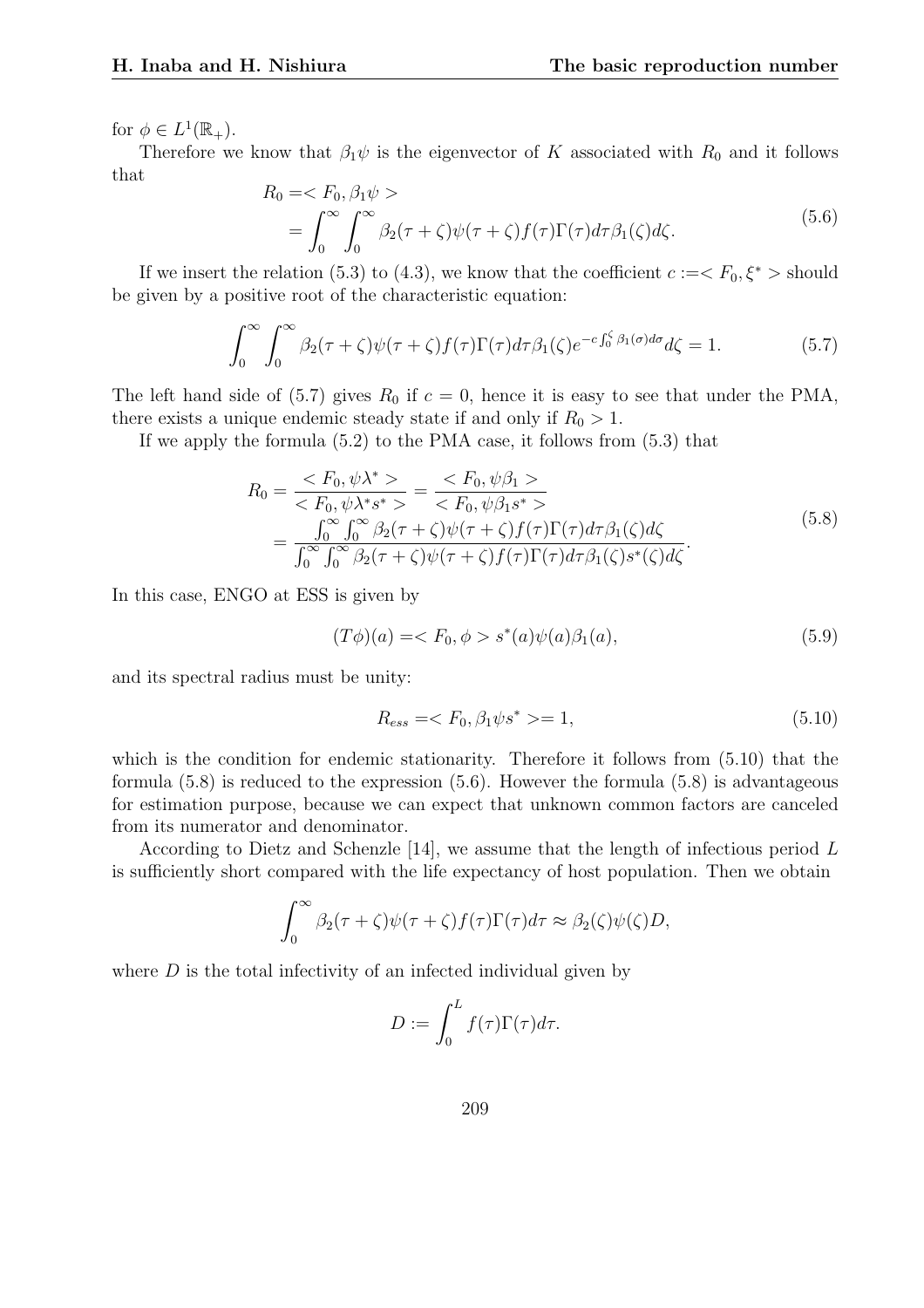If we use the above approximation in  $(5.8)$ , we arrive at the estimate:

$$
R_0 \approx \frac{\int_0^\infty \beta_1(\zeta)\beta_2(\zeta)\psi(\zeta)d\zeta}{\int_0^\infty \beta_1(\zeta)\beta_2(\zeta)s^*(\zeta)\psi(\zeta)d\zeta}.\tag{5.11}
$$

Moreover if we assume that  $\beta_2(\zeta)$  is proportional to  $\beta_1(\zeta)$ , then  $\beta_1$  and  $\beta_2$  are both proportional to  $\lambda^*$  and we have an estimate:

$$
R_0 \approx \frac{\int_0^\infty \lambda^{*2}(\zeta)\psi(\zeta)d\zeta}{\int_0^\infty \lambda^{*2}(\zeta)s^*(\zeta)\psi(\zeta)d\zeta},\tag{5.12}
$$

which are given by Dietz and Schenzle [14] and Greenhalgh and Dietz [21] for the case that the host population is in a demographic steady state.

If we assume that  $\beta_2$  is constant, we can obtain another useful formula:

$$
R_0 \approx \frac{\int_0^\infty \lambda^*(\zeta)\psi(\zeta)d\zeta}{\int_0^\infty \xi^*(\zeta)d\zeta},\tag{5.13}
$$

where we apply (5.3) to (5.11). If the incidence  $\xi^*$  is observed, we can calculate the FOI as

$$
\lambda^*(a) = \frac{\xi^*(a)}{\psi(a)\left(1 - \int_0^a \frac{\xi^*(\zeta)}{\psi(\zeta)} d\zeta\right)}.\tag{5.14}
$$

Then  $R_0$  can be estimated from data of the incidence rate  $\xi^*$  by using (5.13).

If the force of mortality is constant, the survival rate is given by  $\ell(a) = e^{-\mu a}$  ( $\mu$  is a constant force of mortality) and it is referred to as  $Type\ H$  in epidemiology, while if the survival rate is a step function, that is, there exists a maximal age  $\omega$  such that  $\ell(a) = 1$  for  $a \in [0, \omega)$  and  $\ell(a) = 0$  for  $a \geq \omega$ , then it is referred to as Type I (which implies that the incidence is given by a delta function;  $\mu(a)\ell(a) = \delta(a - \omega)$ ). If we use Type I survival rate, we can establish the *final size equation* as follows:

**Proposition 5.1.** Suppose that  $\beta_2$  is constant and the survival rate is Type I. If the host population is in a demographic stationary state, it follows that

$$
R_0 \approx -\frac{\log(1-p)}{p},\tag{5.15}
$$

where  $p := 1 - s^*(\omega)$  is the proportion of ever removed population in a birth cohort. **Proof.** If we apply a Type I survival rate such that  $\ell(a) = 1$  for  $a \in [0, \omega)$  and  $\ell(a) = 0$  for  $a \geq \omega$  to (5.13), we have  $\int_0^{\omega}$ 

$$
R_0 \approx \frac{\int_0^{\omega} \lambda^*(\zeta) e^{-r_0 \zeta} d\zeta}{\int_0^{\omega} \lambda^*(\zeta) s^*(\zeta) e^{-r_0 \zeta} d\zeta}.
$$
\n(5.16)

If the host population is in a demographic stationary state  $(r_0 = 0)$ , it follows that

$$
R_0 \approx \frac{1}{1 - s^*(\omega)} \int_0^\omega \lambda^*(\zeta) d\zeta,
$$
\n(5.17)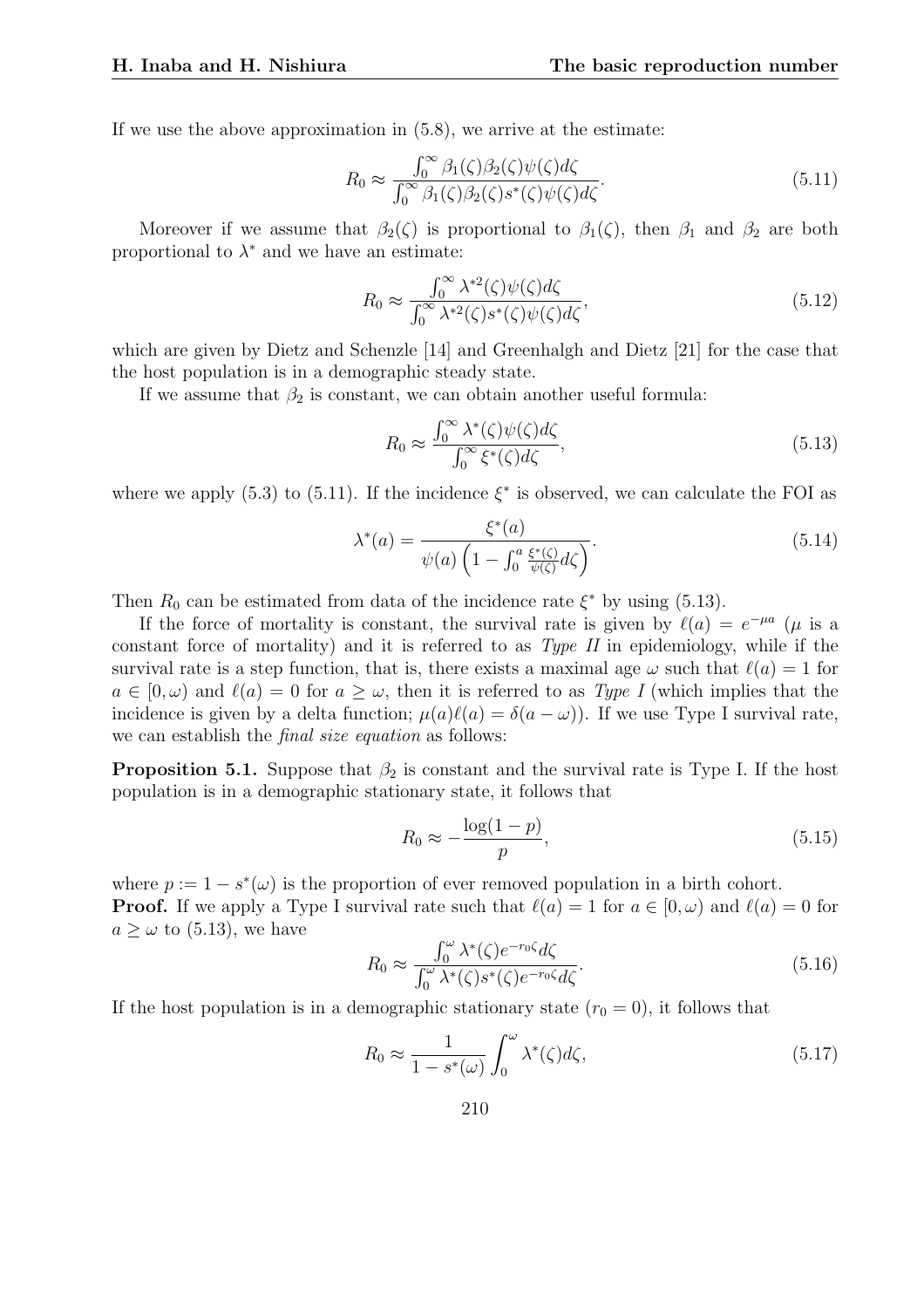where  $s^*(\omega)$  is the proportion of susceptible population at the end of life. From  $p = 1 - s^*(\omega)$ where  $s^{\alpha}(\omega)$  is the proportion of susceptible pop<br>and  $s^{\ast}(\omega) = \exp(-\int_0^{\omega} \lambda^{\ast}(\zeta) d\zeta)$ , it follows that

$$
\int_0^\omega \lambda^*(\zeta)d\zeta = -\log(1-p).
$$

Then the estimate (5.15) follows from (5.17) immediately.  $\Box$ 

The number p can be interpreted as the *final size* of epidemic with respect to a birth cohort. At individual level,  $p$  is called quantum of (infection) event in demographic terminology, which is the lifelong average number of occurrence of infection.

From  $(5.15)$ , we know that in this case, the well-known *final size equation* 

$$
1 - p = e^{-pR_0},\tag{5.18}
$$

holds approximately. However (5.16) shows that the estimate (5.15) for  $R_0$  would not necessarily be appropriate for non-stationary host populations.

From the expression (5.11), it is easy to see that under appropriate conditions,  $R_0$  can be computed without knowledge of the transmission rate as follows:

**Proposition 5.2.** Suppose that the transmission rate  $\beta$  is assumed to be constant and the average duration of infectiousness L is short enough. Then it follows that

$$
R_0 \approx \frac{1}{\int_0^\infty s^*(\zeta)\psi(\zeta)d\zeta} = \frac{1}{x^*},\tag{5.19}
$$

where

$$
x^* := \int_0^\infty \psi(\zeta)s^*(\zeta)d\zeta = b_0 \int_0^\infty e^{-(r_0 + \lambda^*)a}\ell(a)da,\tag{5.20}
$$

is the proportion of susceptible population in the host population at the endemic steady state.

That is, we know that the well-known reciprocal relation  $(5.19)$  between  $R_0$  and the proportion of susceptible population at the endemic steady state holds also for the case that the host population is a stable population as far as  $\beta$  is constant.

Now let us define  $A$  as the average age at the occurrence of new infection:

$$
A := \frac{\int_0^\infty a\lambda(t, a)S(t, a)da}{\int_0^\infty \lambda(t, a)S(t, a)da}.
$$
\n(5.21)

Though in general A is time-dependent, it becomes a constant if the system is on the endemic persistent solution:  $r^{\infty}$ 

$$
A = \frac{\int_0^\infty a\lambda^*(a)s^*(a)\psi(a)da}{\int_0^\infty \lambda^*(a)s^*(a)\psi(a)da}.
$$
\n(5.22)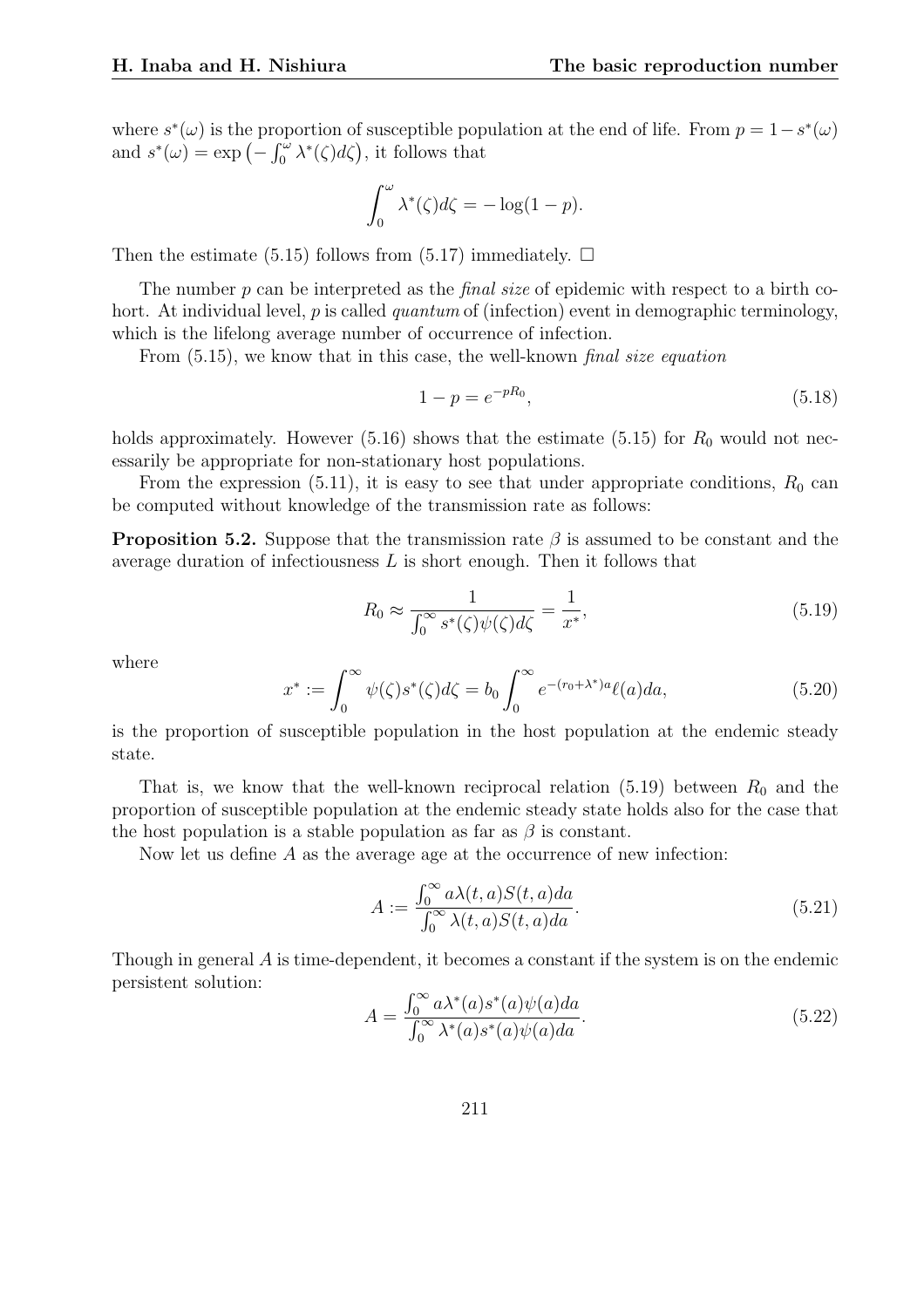Corollary 5.3. Suppose that the survival rate is given by Type I or by Type II. Then the basic reproduction number is approximately given by

$$
R_0 \approx \frac{1}{A b_0}.\tag{5.23}
$$

**Proof.** If we use Type II survival function  $\ell(a) = e^{-\mu a}$ , then

$$
b_0 = r_0 + \mu, \quad x^* = \frac{b_0}{\lambda^* + \mu + r_0}, \quad A = \frac{1}{\lambda^* + \mu + r_0}.
$$
 (5.24)

Therefore from (5.19) we have

$$
R_0 \approx \frac{1}{x^*} = \frac{1}{Ab_0}.
$$
\n(5.25)

Next if we use Type I survival rate, that is, there exists a maximal age  $\omega$  such that  $\ell(a) = 1$ for  $a \in [0, \omega)$  and  $\ell(a) = 0$  for  $a \geq \omega$ , then we have

$$
b_0 = \frac{r_0}{1 - e^{-r_0 \omega}}, \quad x^* = \frac{b_0 (1 - e^{-(r_0 + \lambda^*)\omega})}{r_0 + \lambda^*}, \quad A = \frac{1}{\lambda^* + r_0} - \frac{\omega e^{-(r_0 + \lambda^*)\omega}}{1 - e^{-(r_0 + \lambda^*)\omega}}.
$$
(5.26)

Thus it follows that

$$
R_0 = \frac{1}{b_0} \frac{r_0 + \lambda^*}{1 - e^{-(r_0 + \lambda^*)\omega}} = \frac{1 + \epsilon}{b_0 A},
$$
\n(5.27)

where

$$
\epsilon:=\frac{e^{-(r_0+\lambda^*)\omega}}{1-e^{-(r_0+\lambda^*)\omega}}-\frac{(r_0+\lambda^*)\omega e^{-(r_0+\lambda^*)\omega}}{(1-e^{-(r_0+\lambda^*)\omega})^2}.
$$

For common childhood diseases,  $\epsilon$  is very small, so we can again conclude that the formula

$$
R_0 \approx \frac{1}{A b_0},\tag{5.28}
$$

holds for the Type I survival rate.  $\Box$ 

The estimate (5.23) has been derived for growing populations with the pseudo massaction type (scale-dependent) FOI [10] by May and Anderson [40].

Next let us examine the effect of the population growth rate on the basic reproduction number:

**Proposition 5.4.** If the transmission rate  $\beta$  is constant, the basic reproduction number  $R_0$ is a decreasing function of the intrinsic rate of natural increase  $r_0$ .

**Proof.** To see this statement, it is sufficient to show that  $x^*$  is an increasing function of  $r_0$ . By basic calculation of derivatives, it is easy to see that

$$
\frac{dx^*}{dr_0} = x^*(A_1 - A_2),\tag{5.29}
$$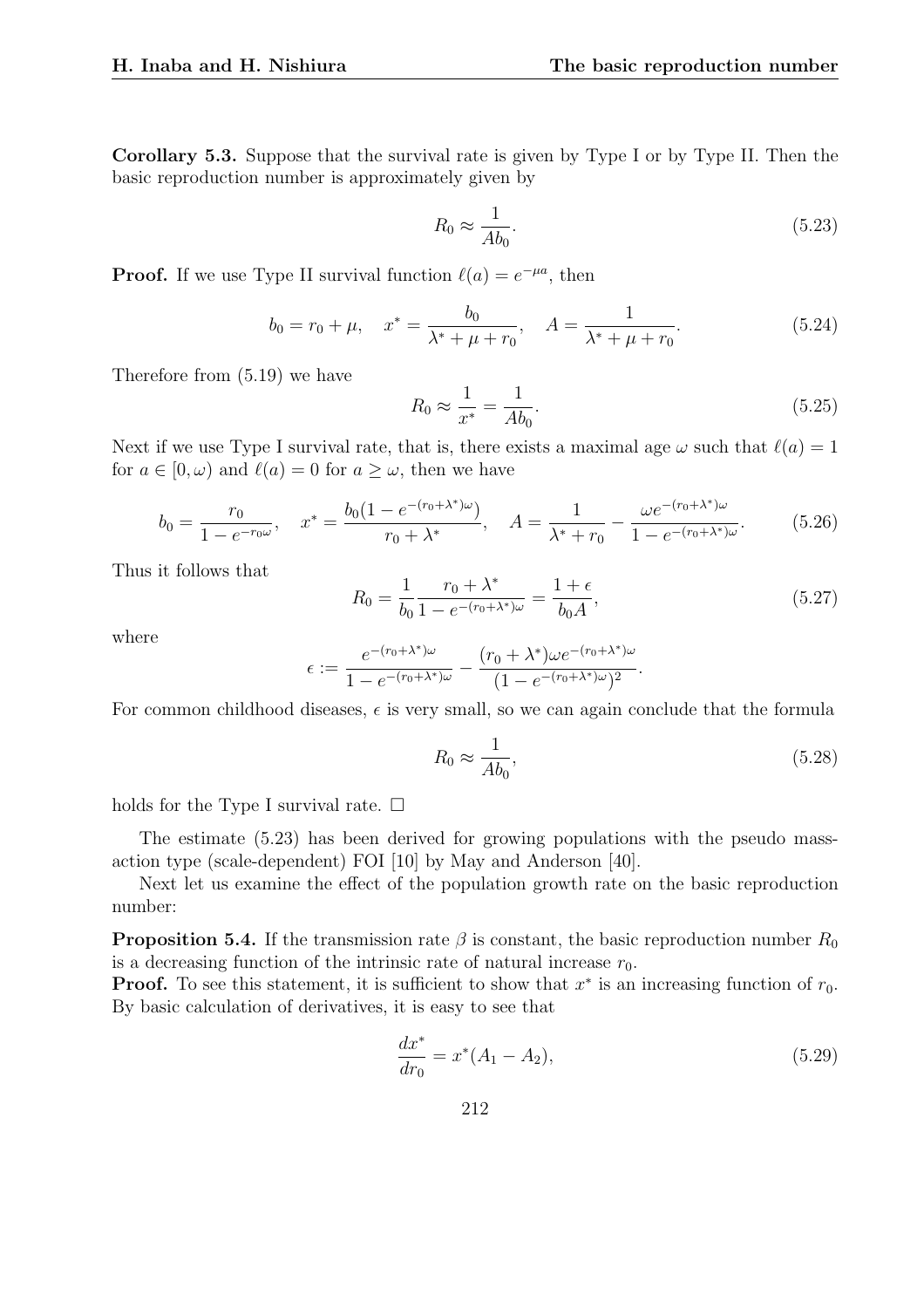where

$$
A_1 := \int_0^\infty a\psi(a)da, \quad A_2 := \frac{\int_0^\infty a s^*(a)e^{-r_0 a}\ell(a)da}{\int_0^\infty s^*(a)e^{-r_0 a}\ell(a)da}.
$$

Then  $A_1$  denotes the average age of the host stable population and  $A_2$  is the average age of the susceptible population, hence  $A_1 - A_2 > 0$ . Then we know that  $x^*$  is monotone increasing with respect to  $r_0$ .  $\Box$ 

Therefore, against our intuition, developing countries with higher intrinsic growth rate may have smaller  $R_0$  in comparison with developed countries with low intrinsic growth rate. This fact has been suggested by McLean [41] and examined by Inaba [28] for the SIR epidemic in a stable population.

From  $(5.19)$  and  $(5.29)$ , we obtain

$$
\frac{dR_0}{dr_0} \approx -\frac{1}{x^*} \frac{dx^*}{dr_0} R_0 = -R_0(A_1 - A_2).
$$

Then if  $\Delta r_0$  is a perturbation in  $r_0$ , the relative change of  $R_0$  is given by

$$
\frac{\Delta R_0}{R_0} \approx -(A_1 - A_2)\Delta r_0. \tag{5.30}
$$

For example, if  $\Delta r_0 = -0.01$  and  $A_1 - A_2 = 30$ ,  $R_0$  will show a 30 percent increase, which shows that developed countries with below replacement fertility and aged populations are likely to be invaded by infectious diseases if their  $\beta$  could be assumed to be age-independent.

## 6 Vaccination

Let  $\eta(a)$  be the age-dependent force of vaccination and we assume that the host population has already attained a partially immunized stationary state by the vaccination policy described by  $\eta$ . Then the susceptible population's (normalized) density in the partially immunized disease-free steady state is given as

$$
s_{\eta}(a) = H(a),\tag{6.1}
$$

where H is the survival rate corresponding to the force of vaccination  $\eta$ :

$$
H(a) := \exp\left(-\int_0^a \eta(\zeta) d\zeta\right).
$$

Then, if it exists, the endemic steady state with vaccination is given by

$$
s_{\eta}^*(a) = s_{\eta}(a)\Lambda_{\eta}^*(a) = \Lambda_{\eta}^*(a)H(a), \qquad (6.2)
$$

where  $\Lambda_{\eta}^*$  is the survival rate associated with the force of infection  $\lambda_{\eta}^*$  at the endemic steady state with vaccination given by

$$
\Lambda_{\eta}^*(a) := \exp\left(-\int_0^a \lambda_{\eta}^*(\zeta)d\zeta\right),\,
$$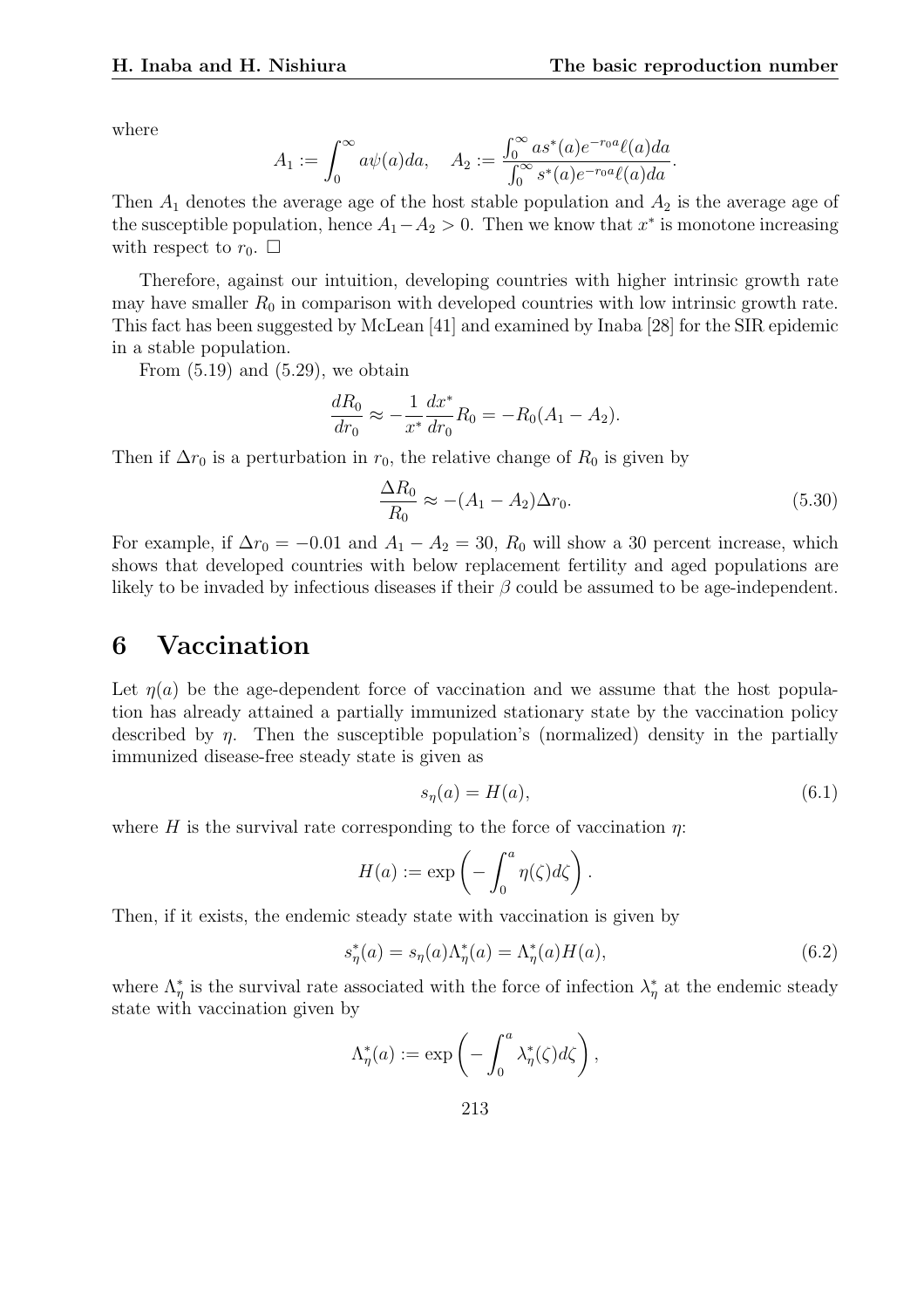where  $\lambda_n^*$  is the positive solution of a nonlinear integral equation:

$$
\lambda_{\eta}^*(a) = \int_0^\infty \int_0^\infty \beta(a,\zeta + \tau)\psi(\zeta + \tau)f(\tau)\Gamma(\tau)d\tau \lambda_{\eta}^*(\zeta)s_{\eta}^*(\zeta)d\zeta.
$$
 (6.3)

Let  $K_n$  be the effective next generation operator (ENGO) with vaccination given by

$$
K_{\eta} = s_{\eta} K. \tag{6.4}
$$

Now we know that there exists at least one endemic steady state with vaccination if and only if  $R_n := r(K_n) > 1$ , where  $R_n$  is the effective reproduction number under the vaccination policy  $\eta$ .

The newly infected population density at ESS with vaccination, denoted by  $\xi_{\eta}^*$ , satisfies the renewal equation

$$
\xi_{\eta}^*(a) = \lambda_{\eta}^*(a)s_{\eta}^*(a)\psi(a) = (T_{\eta}\xi_{\eta}^*)(a),\tag{6.5}
$$

where  $T_{\eta}$  denotes the ENGO at ESS with vaccination given by

$$
T_{\eta} = \begin{bmatrix} s_{\eta}^* \\ s_{\eta} \end{bmatrix} K_{\eta} = \Lambda_{\eta}^* K_{\eta} = s_{\eta}^* K = \begin{bmatrix} s_{\eta}^* \\ s^* \end{bmatrix} T. \tag{6.6}
$$

Let  $F_{\eta}$  be the adjoint eigenfunctional of  $K_{\eta}$  associated with its spectral radius (Frobenius eigenvalue)  $R_n$ . Then we can observe that

$$
\langle K_{\eta}^* F_{\eta}, \xi_{\eta}^* \rangle = R_{\eta} \langle F_{\eta}, \xi_{\eta}^* \rangle = \langle F_{\eta}, K_{\eta} \xi_{\eta}^* \rangle. \tag{6.7}
$$

Hence we have the estimation formula as

$$
R_{\eta} = \frac{\langle F_{\eta}, K_{\eta} \xi_{\eta}^* \rangle}{\langle F_{\eta}, \xi_{\eta}^* \rangle}.
$$
\n
$$
(6.8)
$$

Here we again adopt the proportionate mixing assumption. Then  $K_n$  becomes a onedimensional operator:

$$
(K_{\eta}\phi)(a) = s_{\eta}(a)(K\phi)(a) = H(a) < F_0, \phi > \beta_1(a)\psi(a), \tag{6.9}
$$

Then the Frobenius eigenvector of  $K_n$  is  $H\beta_1\psi$  and it follows that

$$
R_{\eta} = r(K_{\eta}) = \langle F_0, H\beta_1 \psi \rangle. \tag{6.10}
$$

**Lemma 6.1.** Under the proportionate mixing assumption, the dual eigenfunctional  $F<sub>\eta</sub>$  of  $K_{\eta}$  associated with  $R_{\eta}$  is proportional to  $F_0$ .

**Proof.** For any  $\phi \in L^1$ , it follows from (6.9) that

$$
\langle F_{\eta}, K_{\eta}\phi \rangle = \langle K_{\eta}^* F_{\eta}, \phi \rangle = R_{\eta} \langle F_{\eta}, \phi \rangle
$$
  
=
$$
\langle F_0, \phi \rangle \langle F_{\eta}, H\beta_1\psi \rangle,
$$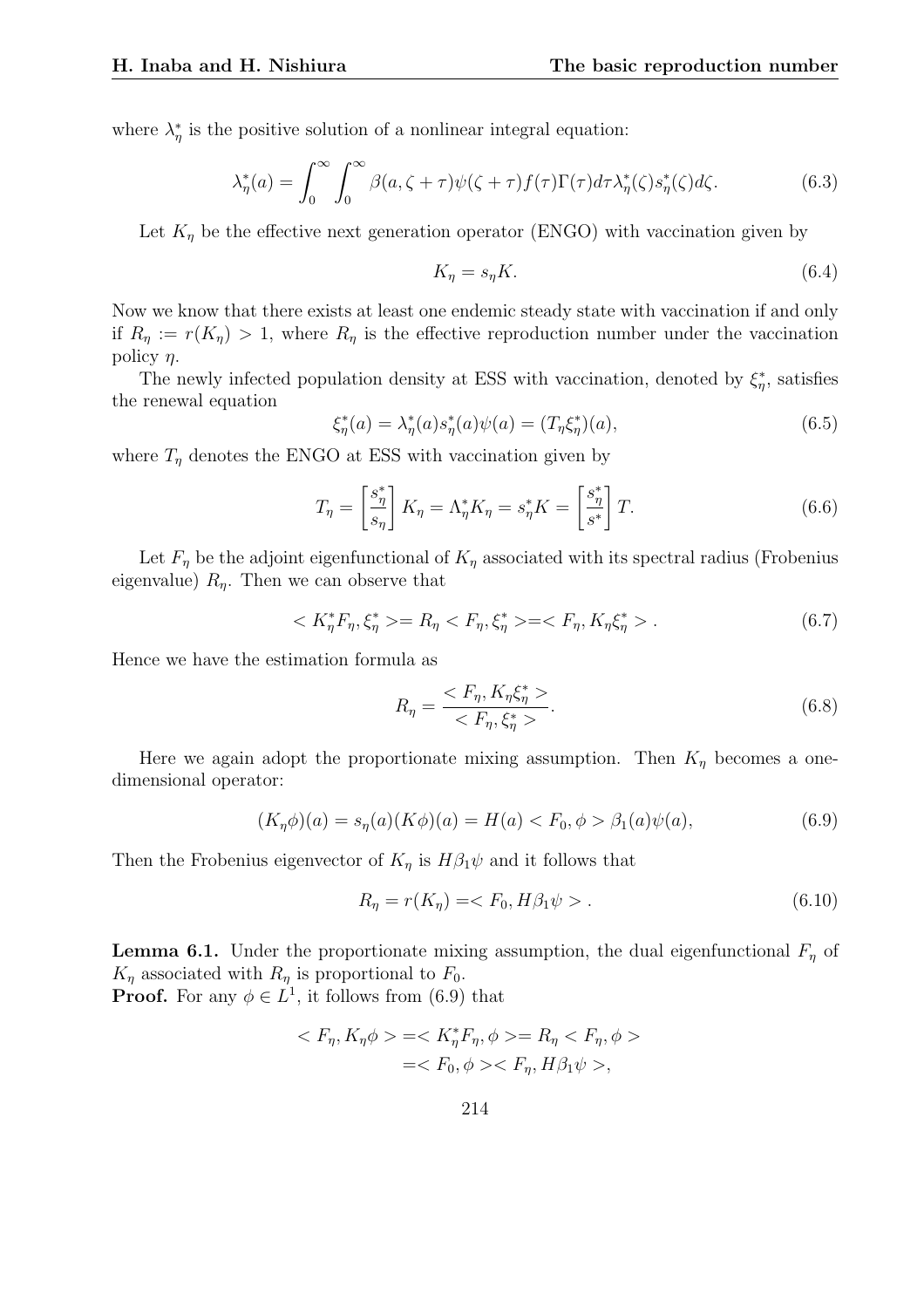which shows that

$$
R_{\eta}F_{\eta} = \langle F_{\eta}, H\beta_1\psi \rangle F_0.
$$

Then  $F_{\eta}$  is proportional to  $F_0$ .  $\Box$ 

On the other hand, it follows from (6.3)-(6.5) that

$$
\psi(a)\lambda_{\eta}^*(a) = \frac{1}{s_{\eta}(a)}(K_{\eta}\xi_{\eta}^*)(a) = \langle F_0, \xi_{\eta}^* > \beta_1(a)\psi(a). \tag{6.11}
$$

Then from  $(6.2)$  and  $(6.5)$  we obtain

$$
\xi_{\eta}^*(a) = \lambda_{\eta}^*(a)s_{\eta}^*(a)\psi(a) = \langle F_0, \xi_{\eta}^* \rangle \beta_1(a)H(a)\Lambda_{\eta}^*(a)\psi(a). \tag{6.12}
$$

Applying (6.9) and (6.12) to (6.8) and using Lemma 6.1, we arrive at the estimation formula:

$$
R_{\eta} = \frac{\langle F_0, H\beta_1\psi \rangle}{\langle F_0, H\beta_1\Lambda_{\eta}^*\psi \rangle}. \tag{6.13}
$$

Note that it follows from (6.6) and (6.9) that

$$
(T_{\eta}\phi)(a) = \langle F_0, \phi \rangle H(a)\Lambda_{\eta}^*(a)\beta_1(a)\psi(a). \tag{6.14}
$$

From the stationarity condition, we have

$$
r(T_{\eta}) = \langle F_0, H\Lambda_{\eta}^* \beta_1 \psi \rangle = 1. \tag{6.15}
$$

Then expressions (6.10) and (6.13) are equivalent to each other, but the expression (6.13) is again more advantageous to eliminate unknown scale factors commonly included in the numerator and the denominator.

If we again assume that  $\beta_1$  and  $\beta_2$  are proportional, then they are necessarily proportional to  $\lambda_n^*$  and we obtain the following estimate:

$$
R_{\eta} = \frac{\langle F_0, H \lambda_{\eta}^* \psi \rangle}{\langle F_0, H \lambda_{\eta}^* \Lambda_{\eta}^* \psi \rangle} = \frac{\int_0^{\infty} \int_0^{\infty} \lambda_{\eta}^* (\tau + \zeta) \psi(\tau + \zeta) f(\tau) \Gamma(\tau) d\tau \lambda_{\eta}^* (\zeta) H(\zeta) d\zeta}{\int_0^{\infty} \int_0^{\infty} \lambda_{\eta}^* (\tau + \zeta) \psi(\tau + \zeta) f(\tau) \Gamma(\tau) d\tau \lambda_{\eta}^* (\zeta) s_{\eta}^* (\zeta) d\zeta},
$$
(6.16)

Moreover if we assume that the infectious period is short enough, we obtain

$$
R_{\eta} \approx \frac{\int_0^{\infty} \lambda_{\eta}^{*2}(\zeta) H(\zeta) \psi(\zeta) d\zeta}{\int_0^{\infty} \lambda_{\eta}^{*2}(\zeta) s_{\eta}^*(\zeta) \psi(\zeta) d\zeta}.
$$
\n(6.17)

Note that if we can observe the incidence of infection at the endemic steady state  $\xi_n^*$  and the vaccination survival rate H, we can estimate the FOI  $\lambda_n^*$  from the relation  $\xi_n^* = \lambda_n^* \Lambda_n^* H \psi$ as

$$
\lambda_{\eta}^*(a) = \frac{\xi_{\eta}^*(a)}{\psi(a)H(a)(1 - \int_0^a \frac{\xi_{\eta}^*(\sigma)}{\psi(\sigma)H(\sigma)} d\sigma)}.
$$
\n(6.18)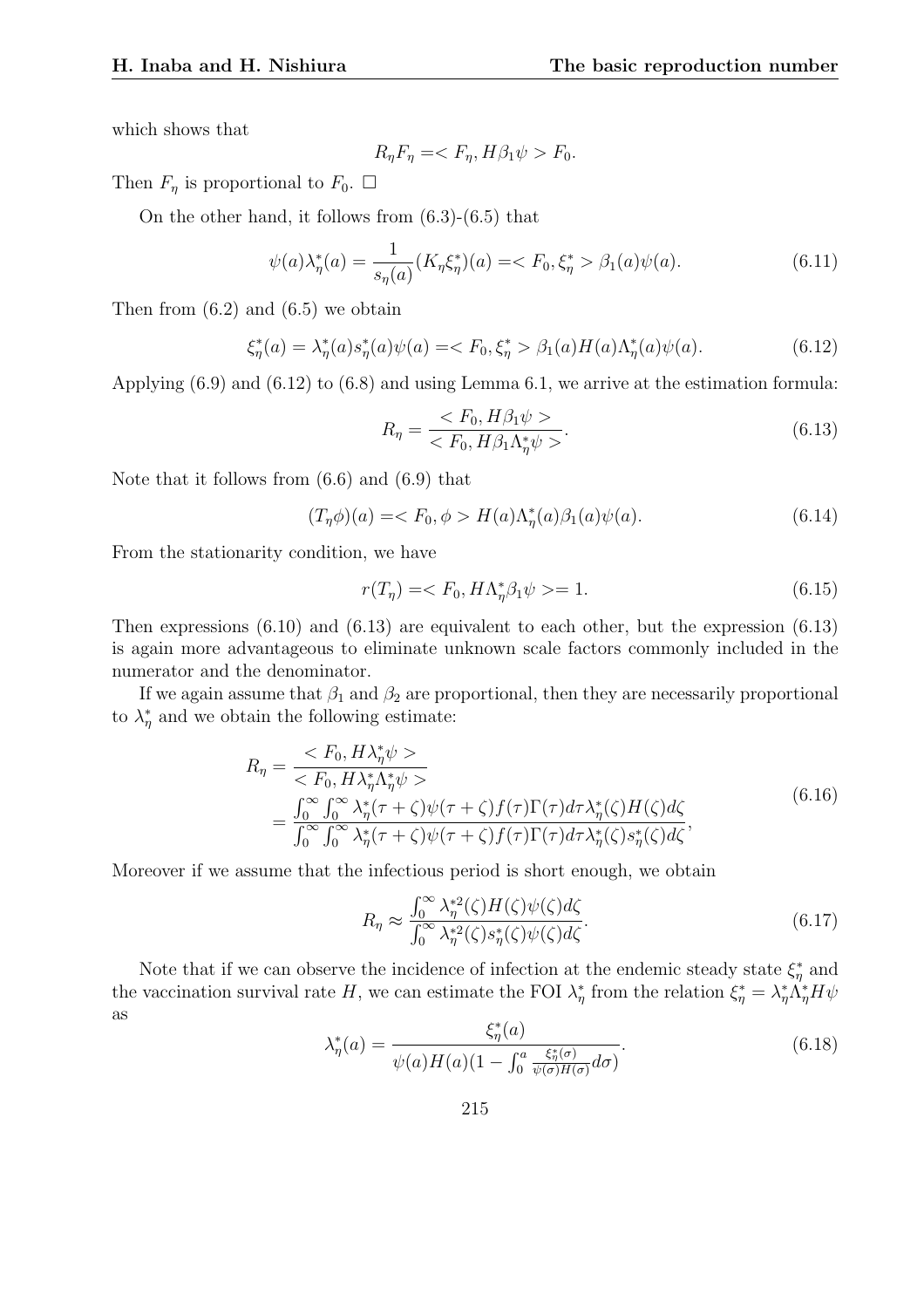Then we can use  $(6.17)$  to estimate  $R_n$ .

On the other hand, if the FOI without vaccination is known, we can replace the denominator of  $(6.13)$  by the relation  $(5.10)$  (both are equal to unity) to arrive at the estimate:

$$
R_{\eta} = \frac{< F_0, H\beta_1 \psi>}{< F_0, \beta_1 s^* \psi>}.\tag{6.19}
$$

By using the same argument as above, if  $\beta_1$  and  $\beta_2$  are proportional, then they are proportional to  $\lambda^*$ , we have

$$
R_{\eta} = \frac{\langle F_0, H \lambda^* \psi \rangle}{\langle F_0, \lambda^* s^* \psi \rangle} = \frac{\int_0^{\infty} \int_0^{\infty} \lambda^* (\tau + \zeta) \psi(\tau + \zeta) f(\tau) \Gamma(\tau) d\tau \lambda^* (\zeta) H(\zeta) d\zeta}{\int_0^{\infty} \int_0^{\infty} \lambda^* (\tau + \zeta) \psi(\tau + \zeta) f(\tau) \Gamma(\tau) d\tau \lambda^* (\zeta) s^* (\zeta) d\zeta}.
$$
(6.20)

Again if we assume that the infectious period is short enough, we obtain

$$
R_{\eta} \approx \frac{\int_0^{\infty} \lambda^{*2}(\zeta) H(\zeta) \psi(\zeta) d\zeta}{\int_0^{\infty} \lambda^{*2}(\zeta) s^*(\zeta) \psi(\zeta) d\zeta}.
$$
 (6.21)

The FOI  $\lambda^*$  can be estimated from the incidence without vaccination  $\xi^*(a)$  by using (5.14), then we can use  $(6.21)$  to estimate  $R_n$ .

As an example, suppose that the force of vaccination is given by

$$
\eta(a) = -\log(1 - p)\delta(a - a_0), \quad p \in (0, 1), \tag{6.22}
$$

where  $\delta$  denotes the delta function. Then it follows that

$$
H(a) = \begin{cases} 1 & 0 \le a < a_0 \\ 1 - p & a_0 < a \end{cases},
$$
 (6.23)

which implies that susceptible individuals are vaccinated only once at age  $a_0$  and p is its vaccination coverage. Then it follows from (6.21) that

$$
R_{\eta} \approx \frac{\int_0^{a_0} \lambda^{*2}(\zeta)\psi(\zeta)d\zeta + (1-p)\int_{a_0}^{\infty} \lambda^{*2}(\zeta)\psi(\zeta)d\zeta}{\int_0^{\infty} \lambda^{*2}(\zeta)s^*(\zeta)\psi(\zeta)d\zeta}
$$
  
= 
$$
R_0 \left(1 - p\frac{\int_{a_0}^{\infty} \lambda^{*2}(\zeta)\psi(\zeta)d\zeta}{\int_0^{\infty} \lambda^{*2}(\zeta)\psi(\zeta)d\zeta}\right).
$$
 (6.24)

Therefore the subcritical condition  $R_{\eta}$  < 1 is realized if and only if

$$
p > \left(1 - \frac{1}{R_0}\right) \frac{\int_0^\infty \lambda^{*2}(\zeta)\psi(\zeta)d\zeta}{\int_{a_0}^\infty \lambda^{*2}(\zeta)\psi(\zeta)d\zeta}.\tag{6.25}
$$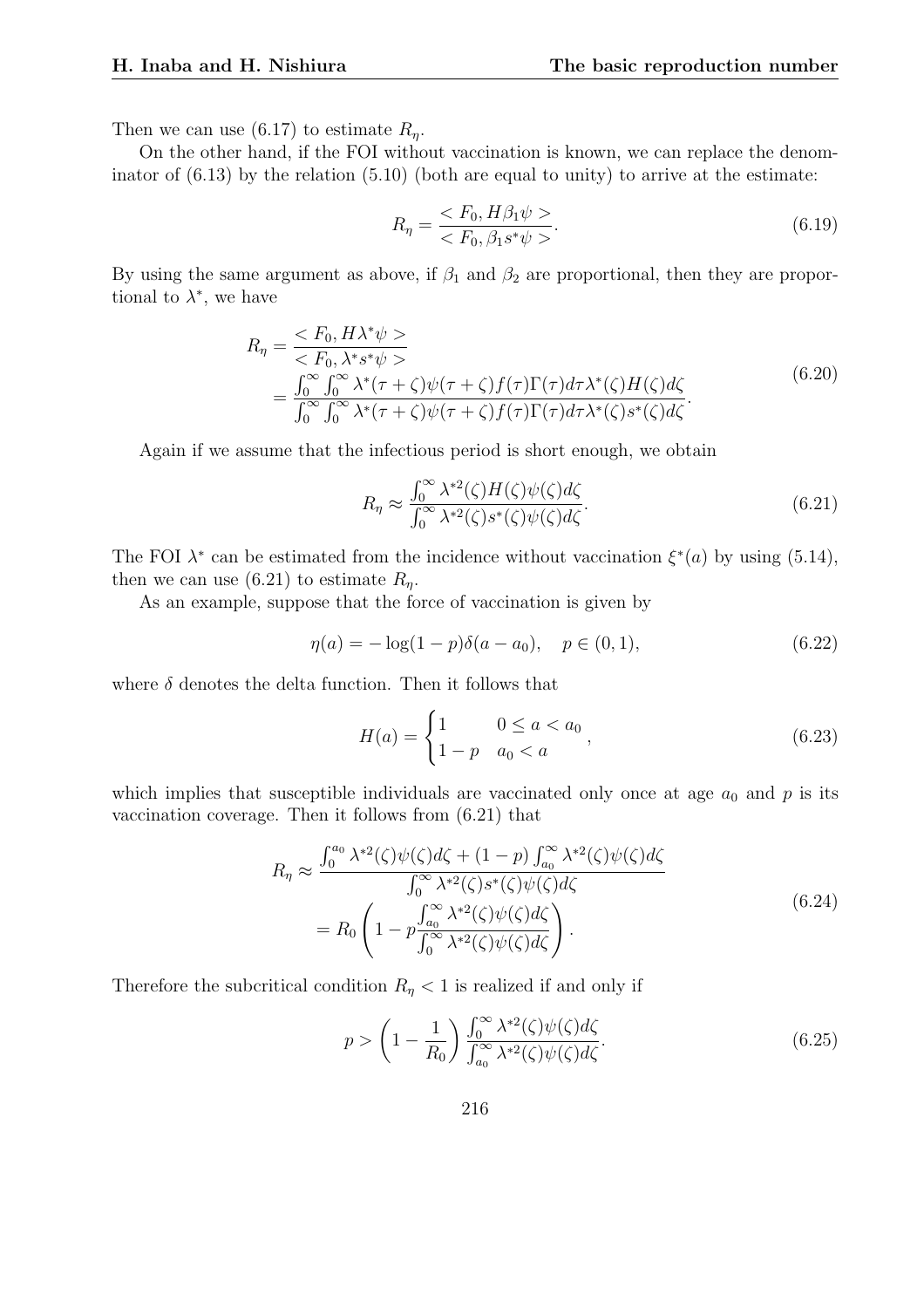In particular, if we assume that  $\lambda^*$  is constant, the condition (6.25) is reduced to the condition  $\mathbf{r}$ 

$$
p > \left(1 - \frac{1}{R_0}\right) \frac{1}{\int_{a_0}^{\infty} \psi(\zeta) d\zeta},\tag{6.26}
$$

where  $\int_{a_0}^{\infty} \psi(\zeta) d\zeta$  is the proportion of population whose age is above  $a_0$  in the stable population. Therefore if

$$
R_0 \ge \frac{1}{\int_0^{a_0} \psi(\zeta) d\zeta},\tag{6.27}
$$

then there is no  $p \in [0, 1]$  that satisfies (6.26), so the disease can not be eradicated by the one time mass vaccination at age  $a_0$ . Roughly speaking, in order to control an infectious disease by one time mass vaccination, the proportion of population below vaccination age in a host stable population must be less than  $1/R_0$ .

If  $\lambda^*$  is constant, it follows from (6.24) and (5.19) that

$$
R_{\eta} \approx \frac{1}{x^*} \left( 1 - p \int_{a_0}^{\infty} \psi(\zeta) d\zeta \right). \tag{6.28}
$$

Then it is easy to see that

$$
\frac{dR_{\eta}}{dr_0} \approx \frac{1}{x^*} \left[ -(1-p)(A_1 - A_2) + p(A_2 - A_3) \int_0^{a_0} \psi(\zeta) d\zeta \right],
$$
\n(6.29)

and  $A_3$  is the average age of population whose age is less than  $a_0$  in the stable population:

$$
A_3 := \frac{\int_0^{a_0} \zeta \psi(\zeta) d\zeta}{\int_0^{a_0} \psi(\zeta) d\zeta}.
$$

Therefore, in contrast with  $R_0$ , the effective reproduction number with vaccination  $R_n$  is not necessarily a decreasing function of the intrinsic growth rate  $r_0$ .

## 7 Numerical Examples

Here we numerically illustrate the impact of population growth on threshold condition of an infectious disease. We firstly examine the basic reproduction number,  $R_0$ , and the average age at infection in a population with various population growth rates. Subsequently, as implications for mass vaccination strategy, critical condition of eradication and age of mass vaccination are discussed for both growing and decreasing populations.

## 7.1 Estimation of  $R_0$  in Growing and Decreasing Populations

In the following,  $R_0$  is estimated employing simple assumptions for the force of infection and host population dynamics. The force of infection,  $\lambda$ , can be reasonably estimated using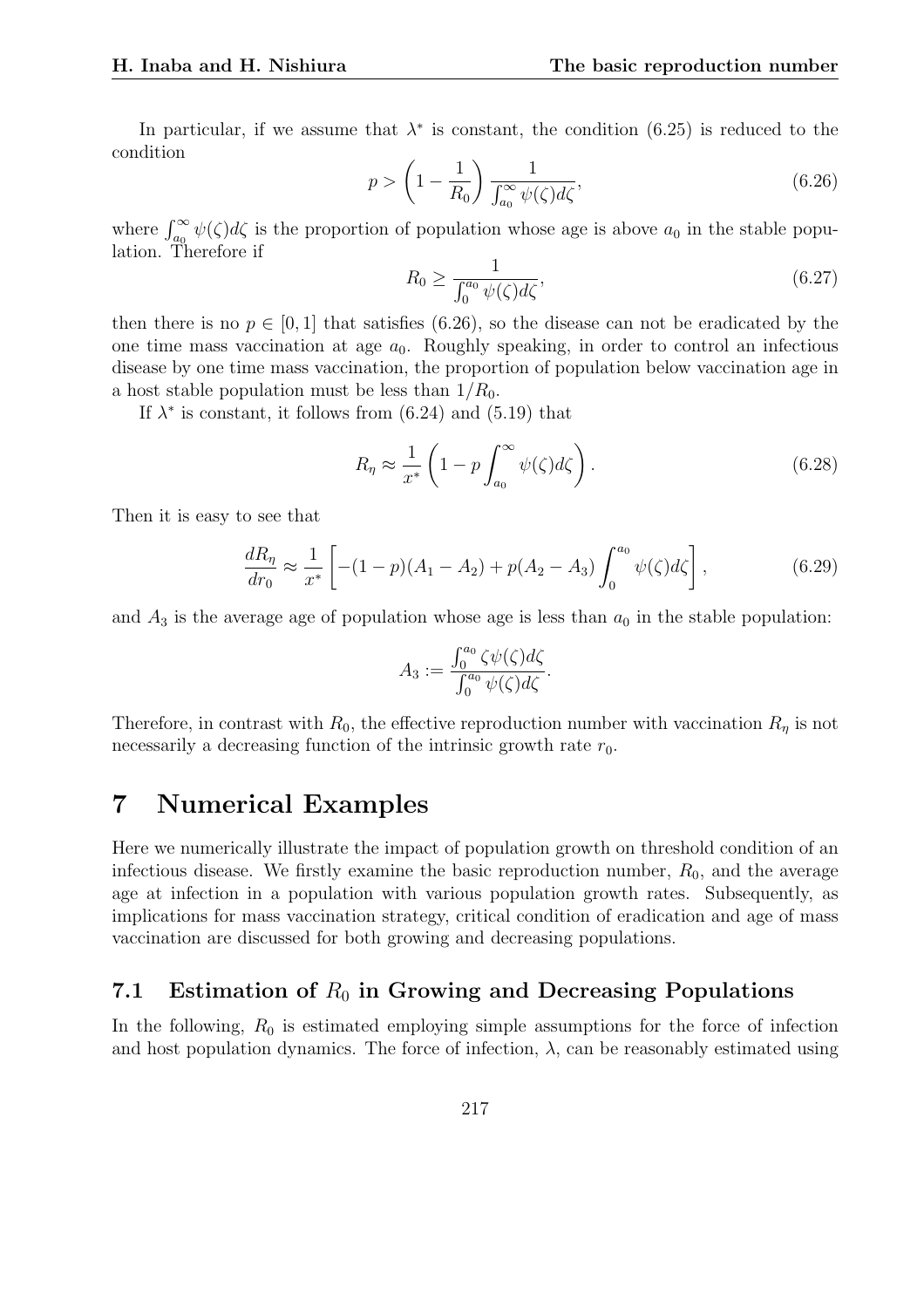

Figure 1: Distribution of the age at infection of mumps in the United Kingdom, 1986-7. Shows the observed and predicted proportions of those exposed to mumps. Each dot shows the observed data and the solid line the predicted data. The estimate of the force of infection,  $\lambda$ , is 0.184 per year. Data source: [17].

age-specific cumulative proportion of infection [17]. For simplicity, we assume that  $\lambda$  is ageindependent. Assuming further that all individuals are susceptible to a disease at age 0, the cumulative proportion of infection,  $G(a)$ , is given by

$$
G(a) = 1 - \exp(-\lambda a). \tag{7.1}
$$

Suppose that there are  $N_a$  individuals who had been seropositive until age a and  $M_a$  who had not, the likelihood function to estimate  $\lambda$  is

$$
L(\lambda) = \prod_{a} G_{a}^{N_a} (1 - G_a)^{M_a}, \qquad (7.2)
$$

where  $G_a$  is discrete approximation of (7.1), yielding the proportion seropositive in the discretized age group  $a$  [23]. Figure 1 shows the age-specific proportions of those experiencing mumps infection until age a in the United Kingdom from 1986-7 [17]. Applying the above described simple model to the data, maximum likelihood estimate of  $\lambda$  is 0.184 (95 percent confidence interval (CI): 0.178, 0.190) per year.

Now, we consider a population following Type I survivorship with the average life expectancy at birth,  $\omega$ , being 70 years. In a stationary population with zero-population growth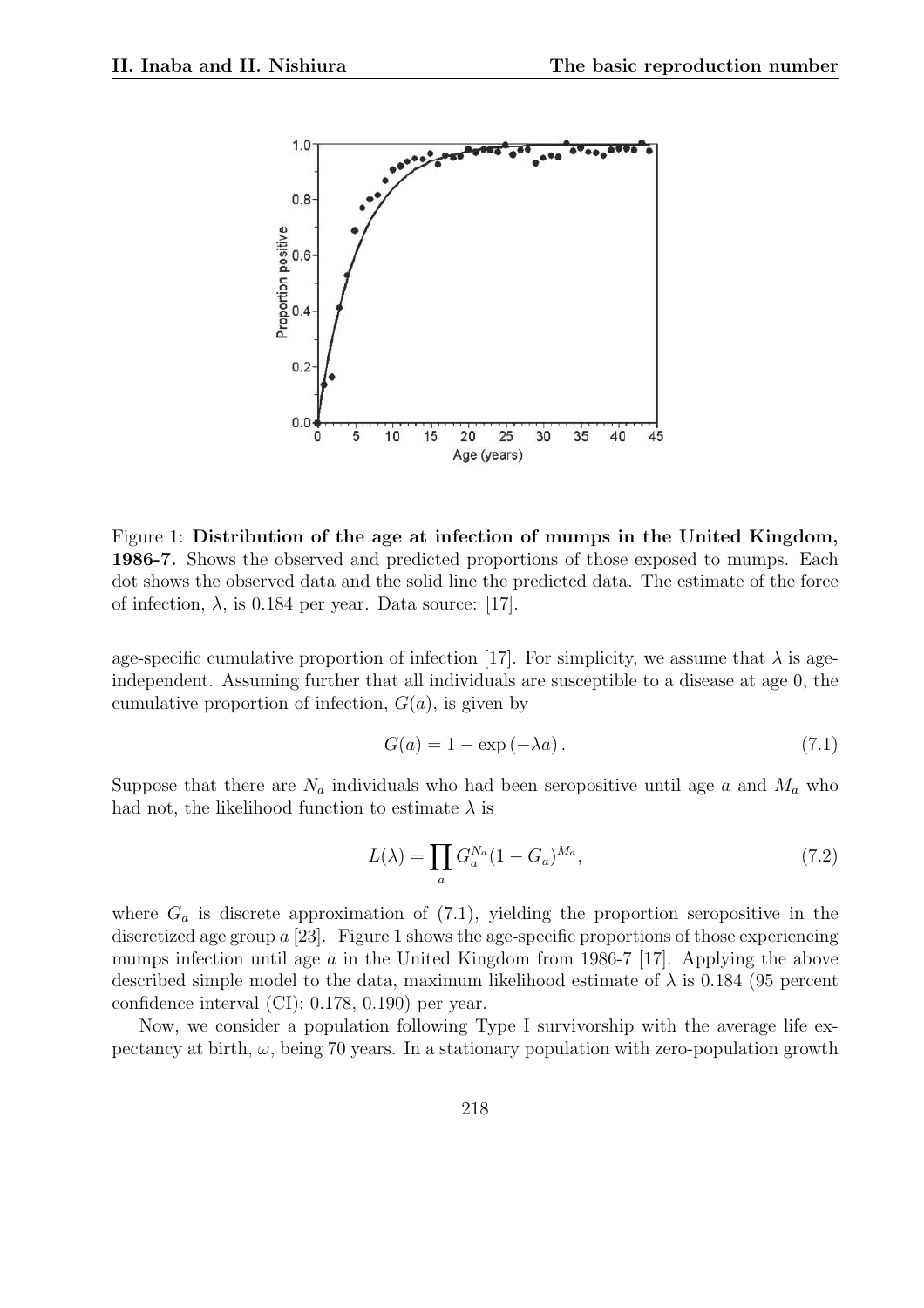rate (*i.e.*  $r_0=0$ ), an estimator of  $R_0$  is reduced from (5.27) to

$$
R_0 = \frac{\lambda \omega}{1 - \exp\left(-\lambda \omega\right)},\tag{7.3}
$$

which has been relatively well-known since a pioneering note of Dietz [13]. Using this,  $R_0$ is reasonably estimated as 12.9 (95 percent CI: 12.4, 13.3). Assuming that the mumps transmission has achieved stationary state in a hypothetical population, the proportion of those who experience infection until age  $\omega = 70$  years is 99.99997 percent (95 percent CI: 99.99996, 99.99998) from (7.1). Applying this to  $(5.15)$ , exactly the same estimate of  $R_0$  as given by (7.3) is obtained. It should be noted that we have to measure the final size of a cohort very precisely to estimate  $R_0$  using (5.15). That is, for a disease with which almost all individuals experience infection before their deaths, (5.15) may have limited practical utility (compared with (7.3)). Rather, (5.15) is intended to enhance theoretical understanding of an age-specific transmission in a stationary population assuming Type I survivorship.

Let us then consider growing and decreasing populations. Sensitivities of  $R_0$  and average age at infection are examined in relation to the host population growth rate,  $r_0$ . In addition to  $\lambda = 0.20$  per year, which roughly corresponds to estimate in the above mumps case, we conduct sensitivity analysis using small and extremely large  $\lambda$ , *i.e.*, 0.05 and 0.50 per year. Two different survivorship functions, Type I and II, are assumed for the host population dynamics; in both assumptions, the average life expectancy at birth is assumed to be 70 years. Then, the equations  $(5.24)-(5.26)$  can be reasonably applied to the data with the above described assumptions.

Figure 2A examines sensitivity of  $R_0$  to different values of  $r_0$ . For both survivorship assumptions, a clear tendency is seen. That is, the smaller  $r_0$  is, the greater  $R_0$  would be. This is particularly highlighted for Type II survivorship assumption and for large  $\lambda$ , especially when  $r_0$  is negative (*i.e.* decreasing population). Although in a stationary population estimates of  $R_0$  assuming Type II survivorship have been known to be higher than those assuming Type I (given the same  $\lambda$ ), this is not the case for rapidly growing population. Figure 2B illustrates sensitivity of the average age at infection to various  $r_0$ . Average age at infection is not greatly influenced by  $r_0$  for large  $\lambda$ . However, for small  $\lambda$ , the average age at infection is lowered as  $r_0$  increases. In the given range of  $r_0$ , qualitative pattern of the average age at infection is not considerably different between Type I and II assumptions. In practical term, Figure 2 implies that  $R_0$  in a decreasing population is greater than that of growing population, for the same disease. This relationship highlights that  $R_0$  is most likely higher in industrialized countries than in developing countries [41], given the same force of infection. In addition, the above exercise suggests an important implication for statistical estimation of  $R_0$ ; although previous modeling frameworks tended to estimate key parameters of transmission often assuming a stationary population mostly without any justification, it is critically important to account for the host population growth rate, especially in rapidly growing and decreasing populations [42].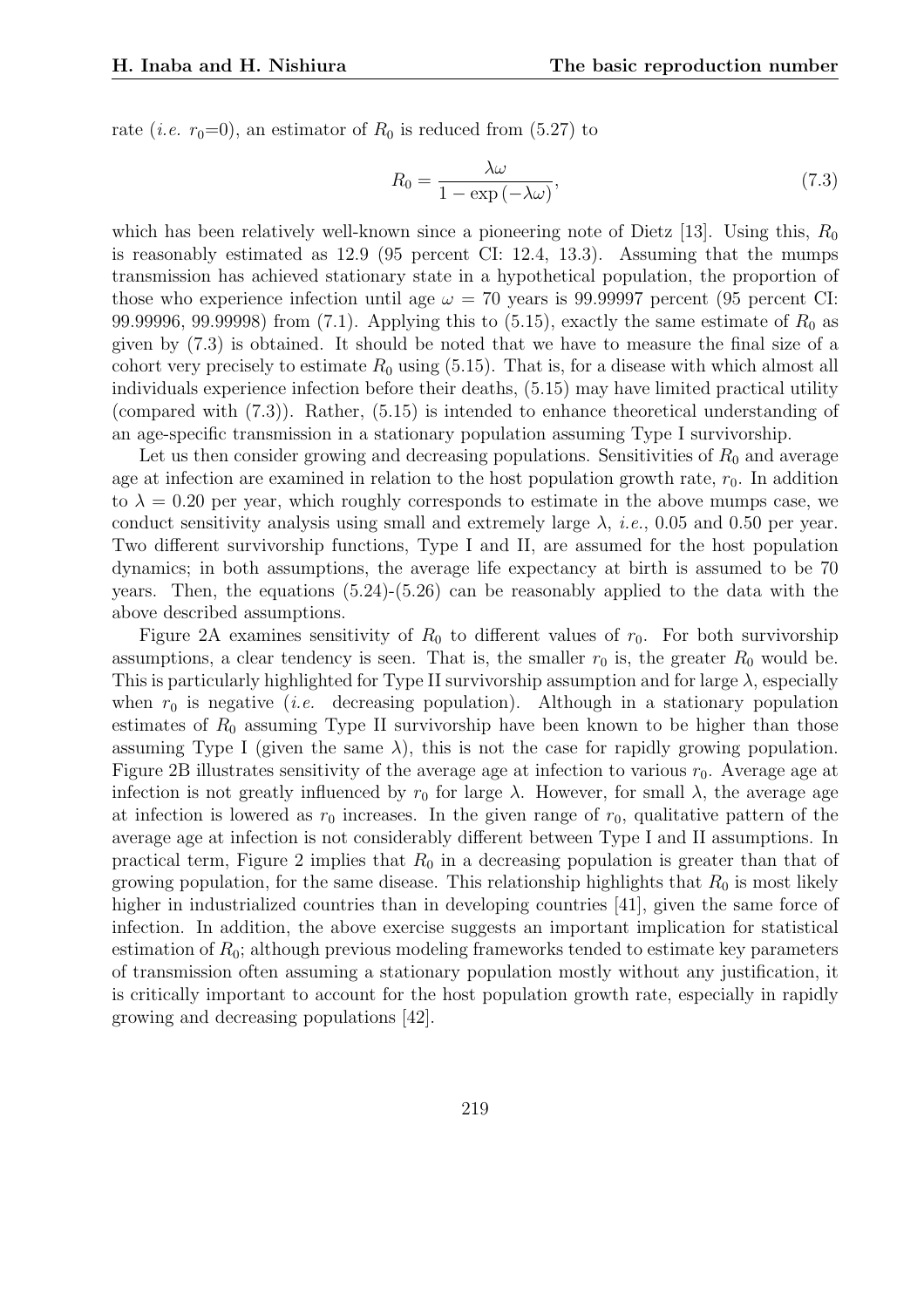

Figure 2: Sensitivity of the basic reproduction number and average age at infection to different values of population growth rate. [A]. The basic reproduction number,  $R_0$  vs population growth rate,  $r_0$ , with different forces of infection  $\lambda$ . [B]. Average age at infection, A vs population growth rate,  $r_0$  with different  $\lambda$ . Assumed values for  $\lambda$  were 0.05 (thin), 0.20 (thick) and 0.50 (thick and shaded) per year. Two different survivorship functions, Types I (grey) and II (black), were assumed for the host population dynamics; for both assumptions, the average life expectancy at birth was assumed to be 70 years. See equations from (5.24)-(5.26) for details of the model.

#### 7.2 Eradication Thresholds in Growing and Decreasing Populations

We then investigate the sensitivity of eradication threshold to different values of  $r_0$ . Assuming Type II survivorship with the constant force of death,  $\mu = 1/70$  per year, the normalized stable age distribution,  $\psi(a)$ , in (2.8) is

$$
\psi(a) = b_0 \exp(-(r_0 + \mu)a). \tag{7.4}
$$

Thus, the condition (6.26) is rewritten as

$$
p > \left(1 - \frac{1}{R_0}\right) \frac{1}{\int_{a_0}^{\infty} b_0 \exp(-(r_0 + \mu)\zeta) d\zeta}
$$
  
=  $\left(1 - \frac{1}{R_0}\right) \frac{1}{\exp(-(r_0 + \mu) a_0)}.$  (7.5)

As an example, we consider the case when mass vaccination against measles is performed, only once in life, exactly and immediately at the age of 3 (*i.e.*  $a_0 = 3$  years). Following previous estimates,  $R_0$  is assumed to range from 5-15 ([16], [20], [45], [49], [53], [57]).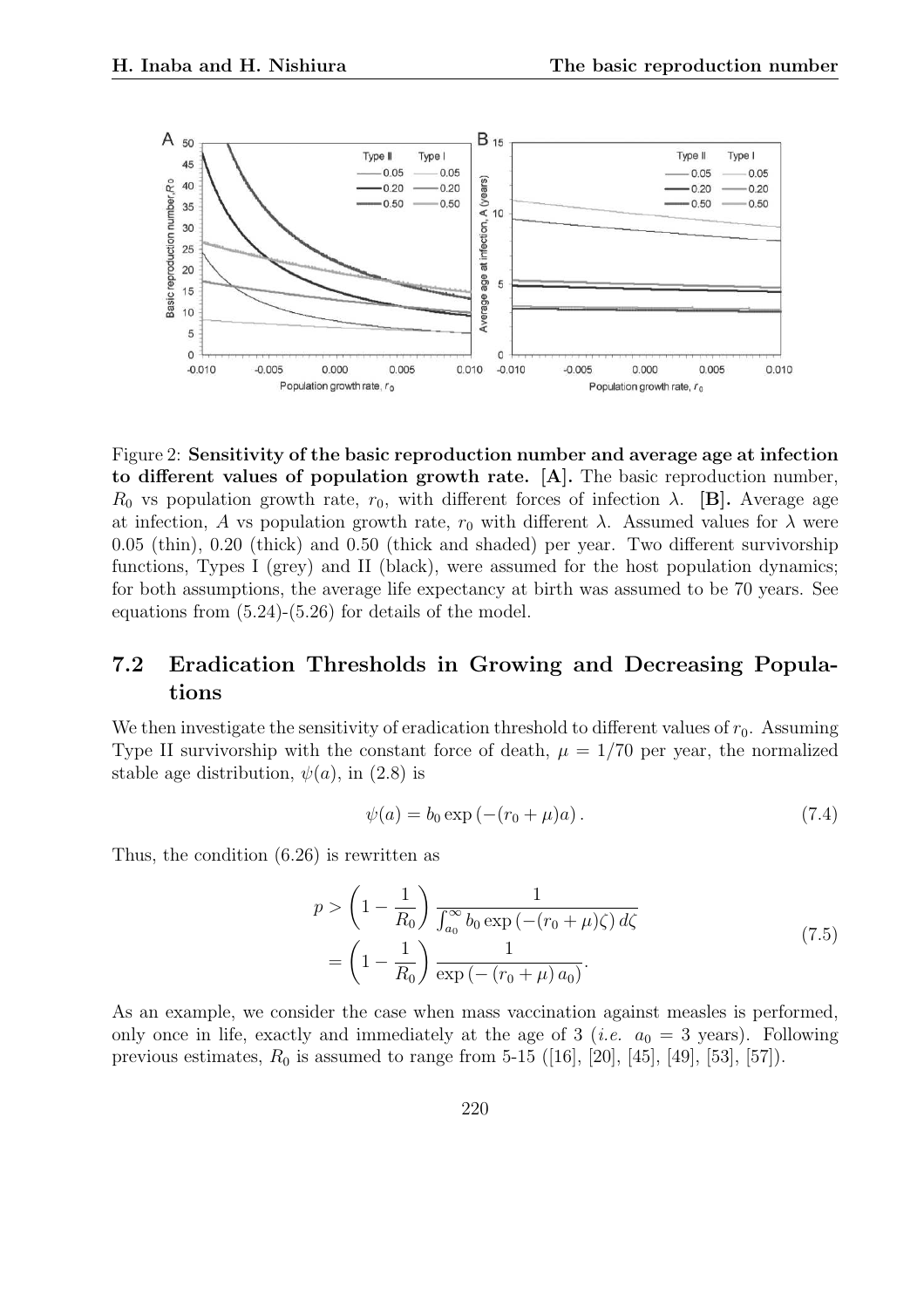

Figure 3: Eradication threshold of a disease in a population with various growth rates. Sensitivity of the threshold condition for eradication to different values of the basic reproduction number,  $R_0$  and population growth rates,  $r_0$  is examined. The mass vaccination is assumed to be completed exactly and immediately at the age of 3 years (=  $a_0$ ). Type II survivorship is assumed for the host population dynamics with the constant force of death,  $\mu = 1/70$  per year. See equations (2.8) and (6.26) for details of the model.

Figure 3 shows the eradication threshold with various  $R_0$  and  $r_0$ . Clearly reflecting (7.5), we need to vaccinate considerably high proportion of susceptible individuals for large  $r_0$  as well as  $R_0$  in a growing population. The eradication threshold is highly sensitive to  $r_0$  in decreasing population, lowering critical coverage of vaccination even for large  $R_0$ . These findings suggest that the disease control by mass vaccination is more difficult in growing population than in decreasing population, given the same  $R_0$ .

Figure 4 compares the critical coverage of vaccination between growing (panel A) and decreasing populations (B) by different ages to complete mass vaccination. For growing and decreasing populations, the population growth rates,  $r_0$ , are assumed to be 0.01 and -0.01 per year, respectively. Other conditions (e.g. Type II survivorship with  $\mu = 1/70$  per year) are the same as analyzed in Figure 3. In the growing population (Figure 4A), threshold is highly sensitive to the age to complete vaccination, implying that eradication needs to achieve mass vaccination campaign at the very small age in addition to a need for high coverage. On the other hand, Figure 4B shows that the threshold becomes far less sensitive to the age of vaccination in decreasing population. That is, a slight delay in the age of mass vaccination would not significantly vary the critical coverage in the decreasing population.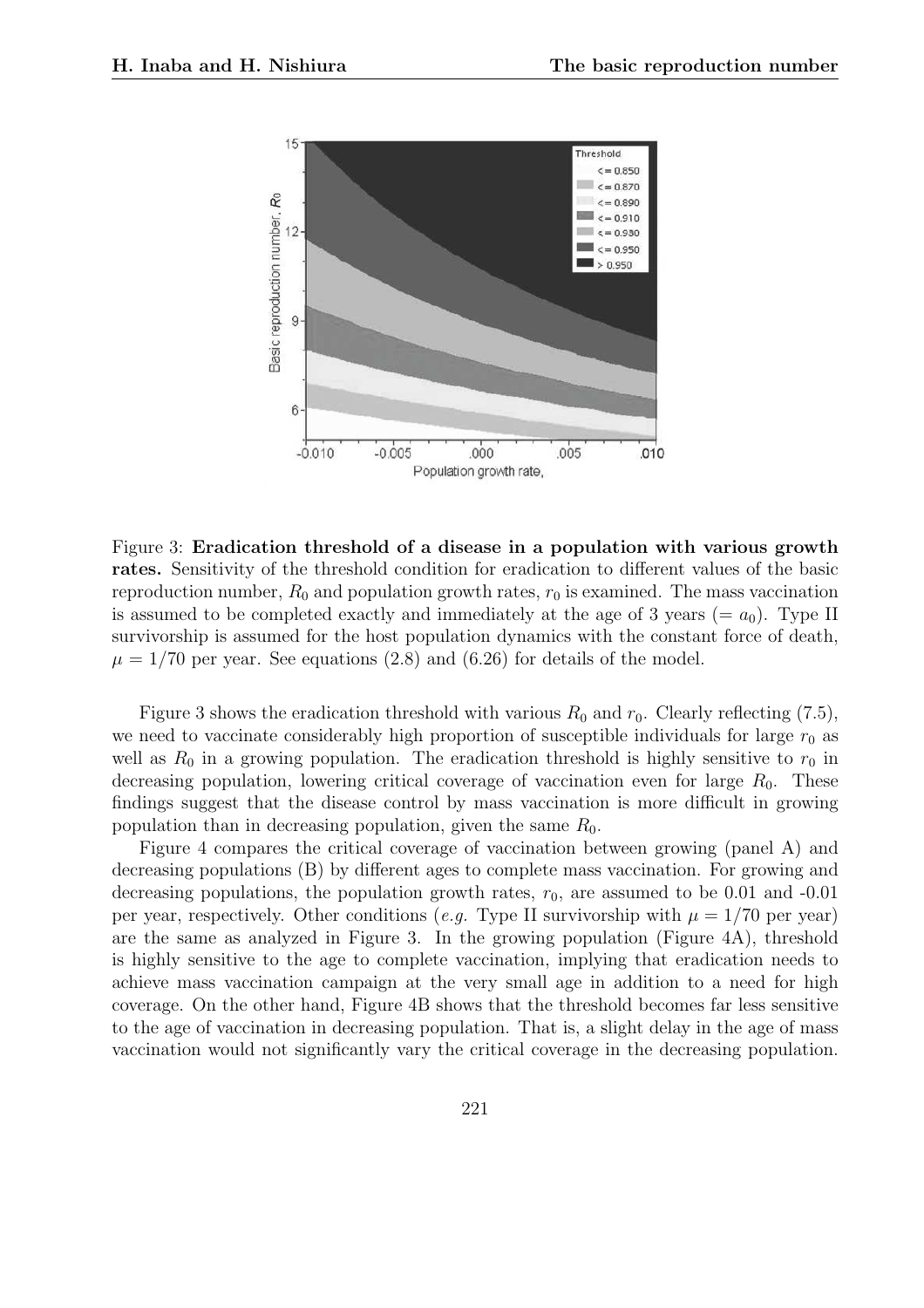

Figure 4: Comparison of the eradication thresholds of a disease between growing and decreasing populations with different ages to complete vaccination. Sensitivity of the threshold condition for eradication to different values of the basic reproduction number,  $R_0$  and age to complete vaccination,  $a_0$  is examined. Whereas the panel **A** shows the thresholds for increasing population with population growth rate,  $r_0 = 0.01$  per year, panel **B** shows those for decreasing population with  $r_0 = -0.01$  per year. Type II survivorship is assumed for the host population dynamics with the constant force of death,  $\mu = 1/70$  per year. See equations (2.8) and (6.26) for details of the model.

In practical term, mass vaccination needs to be done at an early age with high coverage in rapidly growing population (e.g. developing country), though it should be noted that our exercise has not taken into account other important factors such as maternal antibody [34], [43]).

#### 8 Discussion

In this paper, based on the age-duration-structured SIR epidemic system, we have established the basic reproduction number, the endemic and the eradication thresholds in a stable (host) population, and examined possible impact of population growth on those epidemic parameters. We have also shown that threshold conditions are well formulated by the (effective) next generation operators.

The basic reproduction number  $R_0$  was analytically derived under different assumptions of the host population dynamics and the force of infection. In particular, extending previous findings of Dietz and Schenzle [14] and Farrington, Kanaan and Gay [17], various estimators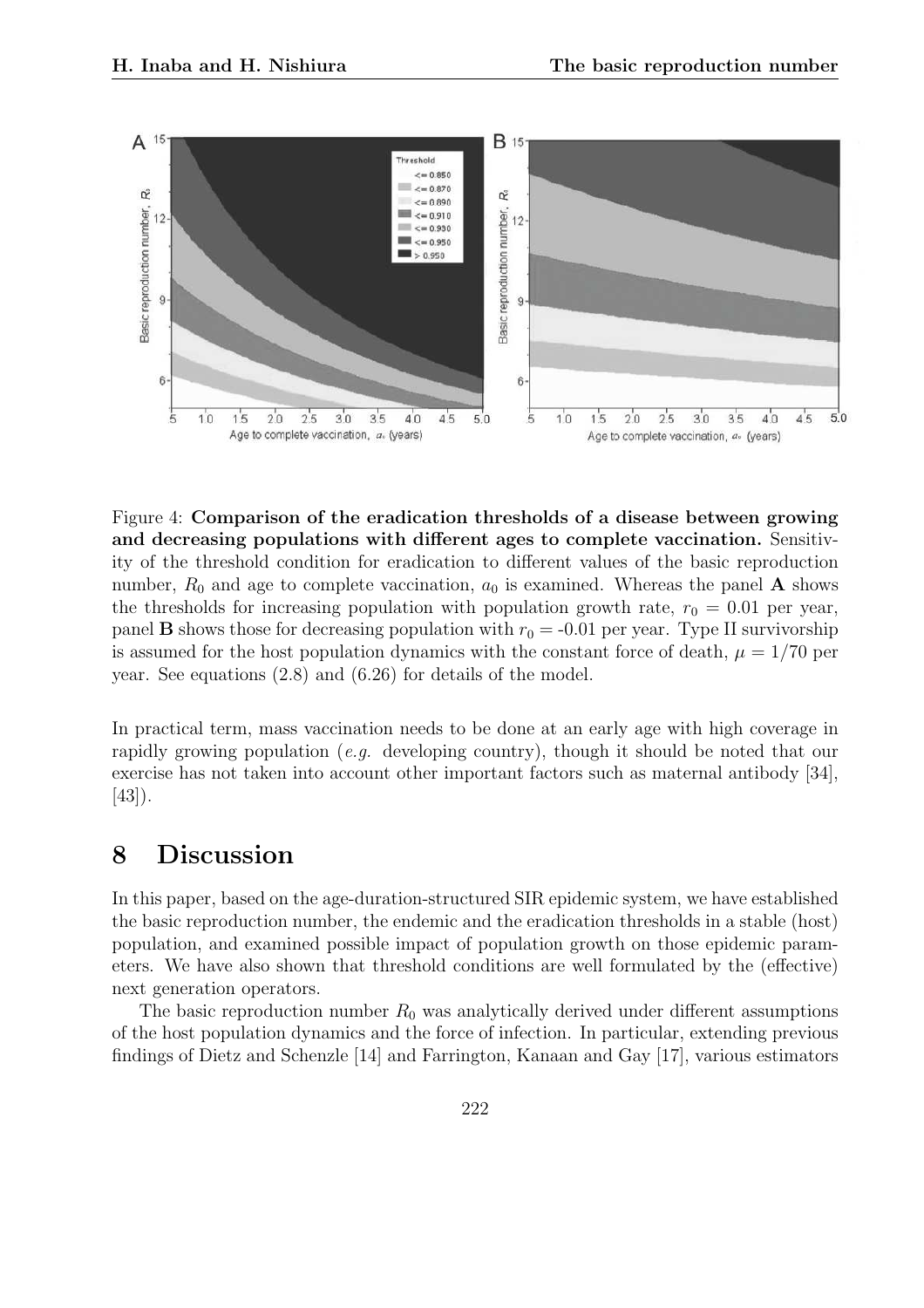of  $R_0$  were derived, explicitly taking into account the host population growth rate. As the special cases, it was shown that the estimator of  $R_0$  is approximately reduced to  $1/Ab_0$  for both Type I and II populations with the age-independent force of infection, where A and  $b_0$ are the average age at infection and the crude birth rate of the population.

Using analytical results in Sections 5 and 6, numerical exercises were performed. Through the estimation of  $R_0$  assuming an age-independent force of infection, it was demonstrated that  $R_0$  increases as the population growth rate  $r_0$  decreases. This was particularly the case for the population following Type II survivorship. In addition, although previous analyses have shown that, given the same force of infection, estimate of  $R_0$  assuming Type II survivorship would be greater than that assuming Type I in a stationary population ([3], [13]), we observed that this would not be the case for rapidly growing population. In practical term, these results indicate that  $R_0$  in the developing countries would be smaller than that in developed countries, which is consistent with previous suggestions ([41], [33], [52], [28]).

Moreover, we investigated the threshold condition to eradicate a disease using our analytical results, with particular emphasis on vaccination. Given the same  $R_0$ , critical coverage of vaccination in a growing population would be higher than that of decreasing population. We further used the analytical results to investigate the age to vaccinate susceptible children in a mass vaccination program. Whereas the critical coverage of vaccination was sensitive to the age of vaccination in growing population, the threshold was less sensitive to the age of vaccination in decreasing population. The finding highlights a difficulty in eradicating a disease by means of incomplete mass vaccination in developing countries, suggesting a need for high coverage of vaccination performed at an early age. Although it is important to take into account other intrinsic factors to appropriately discuss the mass vaccination strategy  $(e.g.$  maternal antibody [34], [43]), key features of the intervention threshold was highlighted in relation to our analytical solutions under simple assumptions.

To date, there have been various studies on epidemics in a population with varying size. Following a pioneering study by May and Anderson [40], this issue has been discussed mainly based on a system governed by ordinary differential equations  $([41], [4], [5], [6], [7], [47])$ . Mathematical extensions have been made particularly with respect to the assumption of the loss of acquired immunity which was incorporated in the similar system ([9], [19], [35]). In practice, only a few quantitative studies investigated practical implications of varying population size using the observed data, e.g., in ageing and decreasing population in Italy ([36], [58]). In addition to a limited number of rigorous studies exploring the similar age-structured system with varying population size ([32], [33], [52]), the present study has shown analytical solutions of the age-duration-structured SIR system, using the next generation arguments and explicitly incorporating varying age-distribution of the host population. Further, the present study is the first to suggest several estimators of  $R_0$  and threshold of vaccination, which were motivated by a need to apply the concept to observed data. We believe our estimators in Sections 4 and 5 will be useful to statistically analyze the data in both growing and decreasing populations.

Several questions remain for future studies. For example, when we have to deal with the loss of immunity (e.g. SIRS model), it has not been known if any conditions of endemic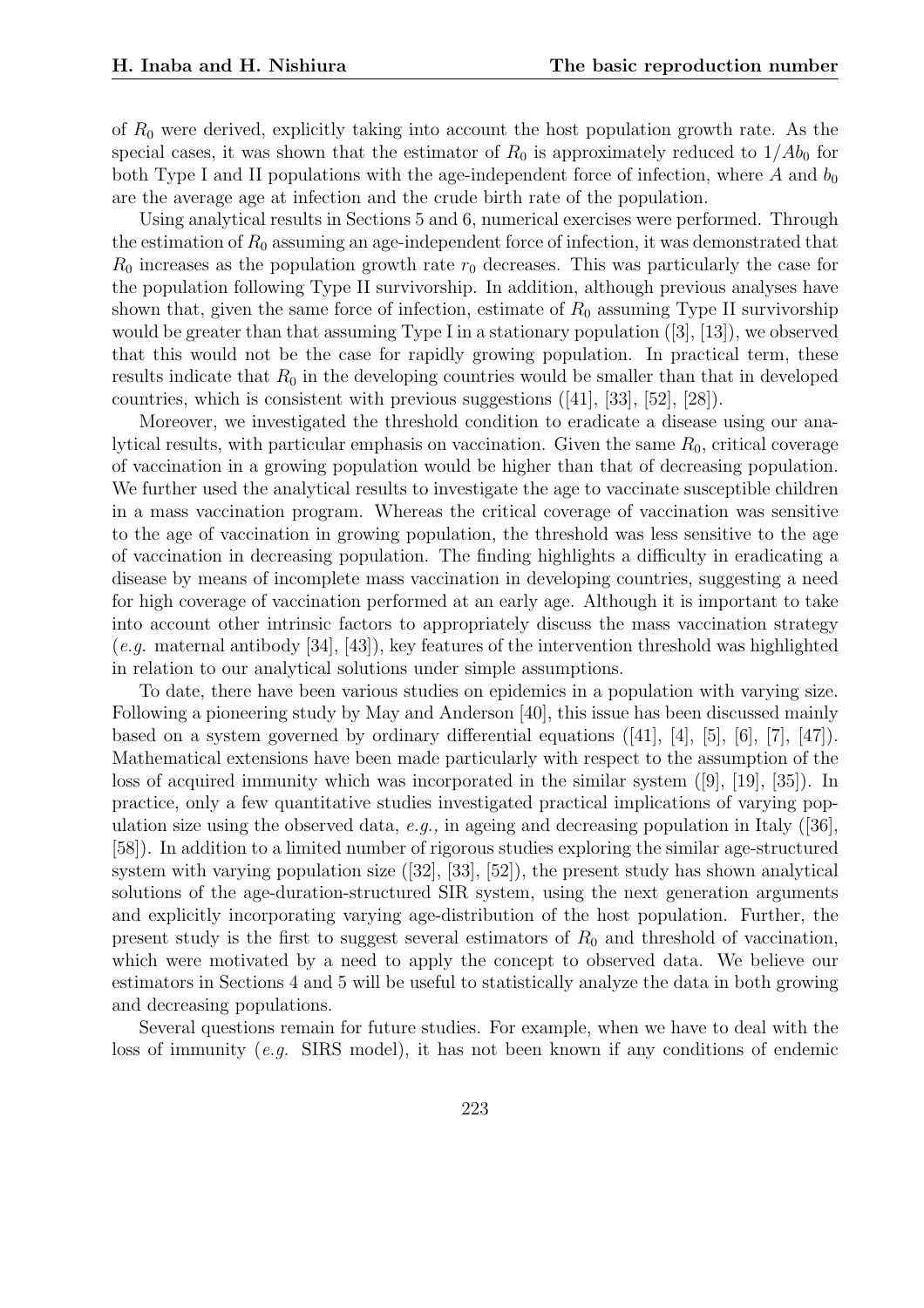steady state can be derived using the age-structured system. If we see the SIRS system as a special case of the SIR model with variable forces of reinfection, the problem would be more tractable [27]. Moreover, epidemic with varying population size would be particularly of interest when an infectious disease is highly fatal and influences the host demographic structure ([5], [50]); the basic idea of such an issue has been elaborated with regard to HIV/AIDS in Sub-Saharan African countries [2]. Since statistical estimation and practical utility are enhanced by offering estimators derived from analytical solutions of an explicitly structured system, we believe our study contributes to future applications and extensions.

# References

- [1] R. M. Anderson, R. M. May. Directly transmitted infectious diseases: control by vaccination. Science, 215 (1982), 1053-1060.
- [2] R. M. Anderson, R. M. May, A. R. McLean. Possible demographic consequences of AIDS in developing countries. Nature. 332 (1988), 228-234.
- [3] R. M. Anderson, R. M. May. Infectious Diseases of Humans: Dynamics and Control, Oxford UP, Oxford, 1991.
- [4] F. Brauer. Epidemic models in populations of varying size. In: Mathematical approaches to resource management and epidemiology, C. Castillo-Chavez, S.A. Levin and C.A. Shoemaker (eds.), Springer-Verlag, New York, 1989, 109-123.
- [5] S. Busenberg, K. P. Hadeler. Demography and epidemics. Math. Biosci. 101 (1990), 41-62.
- [6] S. Busenberg, P. van den Driessche. Analysis of a disease transmission model in a population with varying size. J. Math. Biol. 28 (1990), 257-270.
- [7] S. Busenberg, P. van den Driessche. Nonexistence of periodic solutions for a class of epidemiological models. In: Biology, Epidemiology, and Ecology, S. Busenberg and M. Martelli (eds.), Lect. Notes Biomath 92, Springer, Berlin, 1991, 70-79.
- [8] S. Busenberg, K. Cooke. Vertically transmitted diseases: models and dynamics. Biomathematics 23, Springer, Berlin, 1993.
- [9] W. R. Derrick, P. van den Driessche. A disease transmission model in a nonconstant population. J. Math. Biol., 31 (1993), 495-512.
- [10] M. C. M. de Jong, O. Diekmann, H. Heesterbeek. How does transmission of infection depend on population size ? In: Epidemic Models: Their Structure and Relation to Data, D. Mollison (ed.), Cambridge U. P., Cambridge, 1995, 84-94.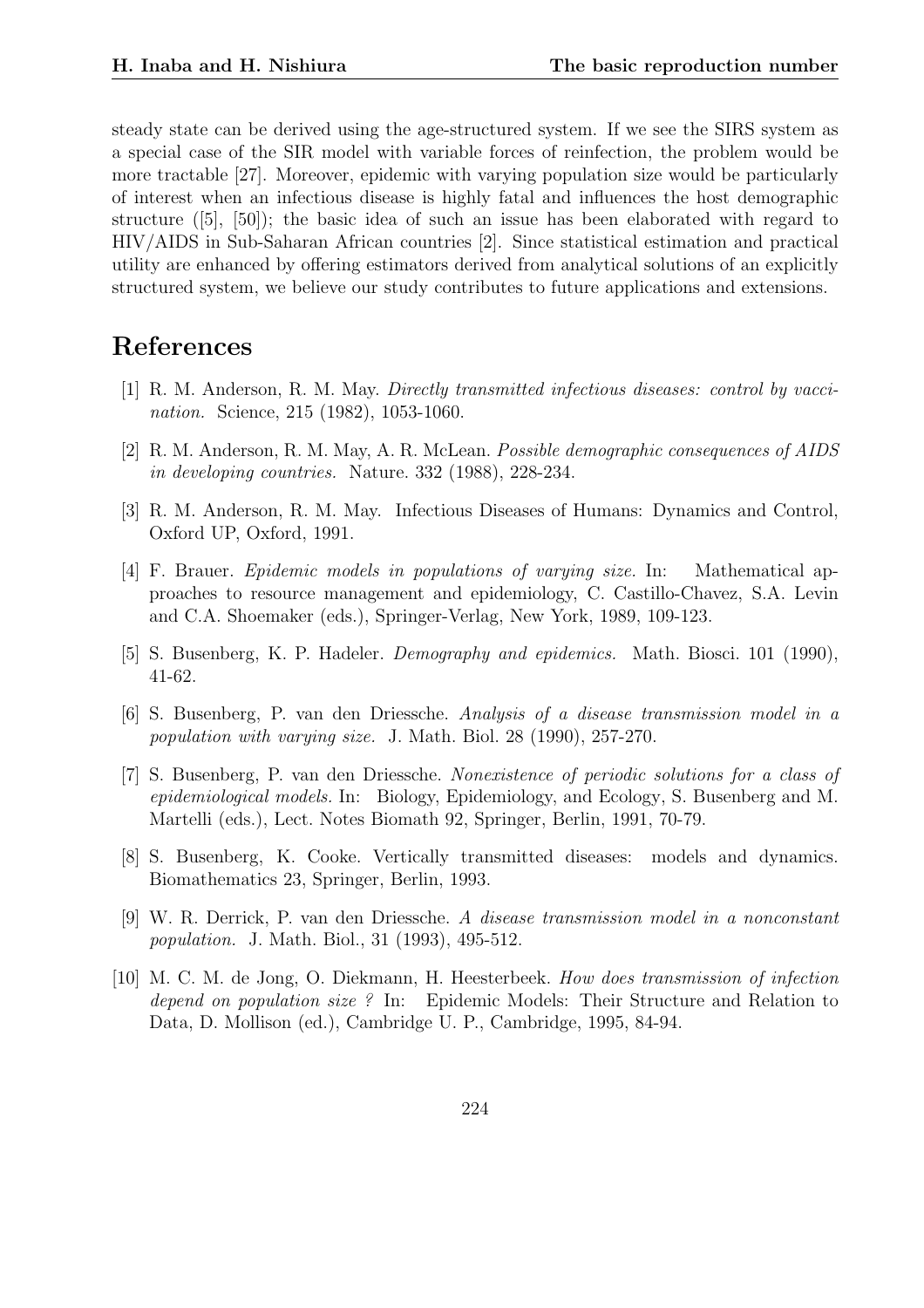- [11] O. Diekmann, J. A. P. Heesterbeek, J. A. J. Metz. On the definition and the computation of the basic reproduction ratio  $R_0$  in models for infectious diseases in heterogeneous populations. J. Math. Biol., 28 (1990), 365-382.
- [12] O. Diekmann, J. A. P. Heesterbeek. Mathematical epidemiology of infectious diseases: model building, analysis and interpretation. John Wiley and Sons, Chichester, 2000.
- [13] K. Dietz. Transmission and control of arbovirus diseases. In: Proceedings of SIMS Conference on Epidemiology, D. Ludwig and K. L. Cooke (eds.), SIAM, Philadelphia, 1975, 104-121.
- [14] K. Dietz, D. Schenzle. Proportionate mixing models for age-dependent infection transmission. J. Math. Biol. 22 (1985), 117-120.
- [15] W. J. Edmunds, C. J. O'Callaghan, D. J. Nokes. Who mixes with whom? A method to determine the contact patterns of adults that may lead to the spread of airborne infections. Proc. R. Soc. Lond. Ser. B, 264 (1997), 949-957.
- [16] W. J. Edmunds, N. J. Gay, M. Kretzschmar, R. G. Pebody, H. Wachmann, ESEN Project European Sero-epidemiology Network. The pre-vaccination epidemiology of measles, mumps and rubella in Europe: implications for modelling studies. Epidemiol. Infect., 125 (2000), 635-650.
- [17] C. P. Farrington, M. N. Kanaan, N. J. Gay. Estimation of the basic reproduction number for infectious diseases from age-stratified serological survey data. Appl. Statist., 50, Part 3 (2001), 251-292.
- [18] C. P. Farrington, H. J. Whitaker. Contact surface models for infectious diseases: estimation from serologic survey data. J. Am. Stat. Assoc., 100 (2005), 370-379.
- [19] L. Q. Gao, H. W. Hethecote. Disease transmission models with density-dependent demographics. J. Math. Biol., 30 (1992), 717-731.
- [20] R. F. Grais, M. J. Ferrari, C. Dubray, O. N. Bjornstad, B. T. Grenfell, A. Djibo, F. Fermon, P.J. Guerin. Estimating transmission intensity for a measles epidemic in Niamey, Niger: lessons for intervention. Trans. R. Soc. Trop. Med. Hyg., 100 (2006), 867-873.
- [21] D. Greenhalgh, K. Dietz. Some bounds on estimates for reproductive ratios derived from the age-specific force of infection. Math. Biosci., 124 (1994), 9-57.
- [22] B. T. Grenfell, R. M. Anderson. The estimation of age-related rates of infection from case notifications and serological data. J. Hyg (Lond)., 95 (1985), 419-436.
- [23] D. A. Griffiths. A catalytic model of infection for measles. Appl. Stat., 23 (1974), 330-339.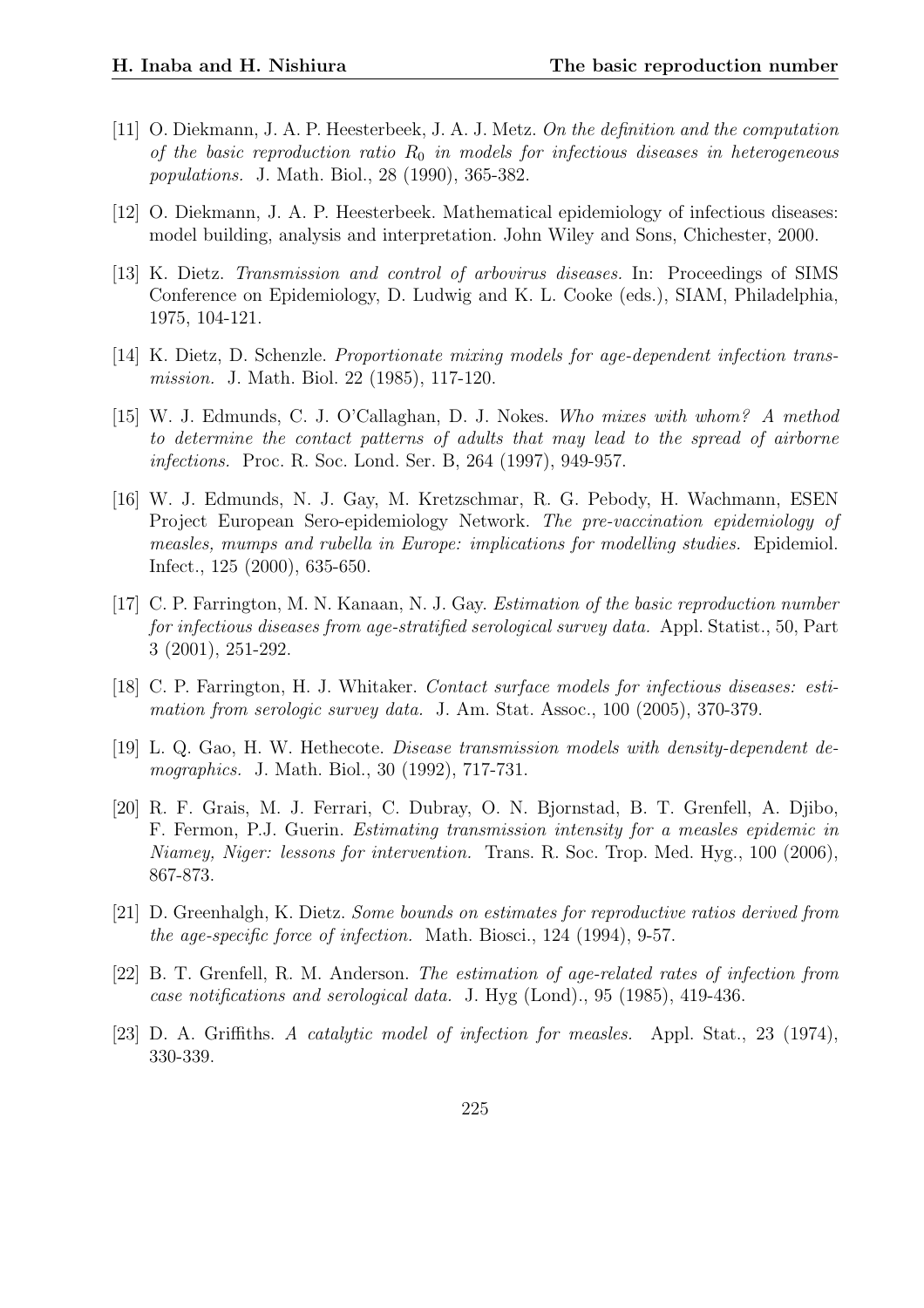- [24] H. J. A. M. Heijmans. The dynamical behaviour of the age-size-distribution of a cell population. In: The Dynamics of Physiologically Structured Populations, J. A. J. Metz and O. Diekmann (eds.), Lect. Notes Biomath. 68, Springer-Verlag, Berlin, 1986, 185-202.
- [25] M. Iannelli. Mathematical theory of age-structured population dynamics. Giardini Editori e Stampatori in Pisa, 1995.
- [26] H. Inaba. Threshold and stability results for an age-structured epidemic model. J. Math. Biol., 28 (1990), 411-434.
- [27] H. Inaba. Kermack and McKendrick revisited: The variable susceptibility model for infectious diseases. Japan J. Indust. Appl. Math., 18 (2001), No. 2, 273-292.
- [28] H. Inaba. Mathematical analysis of an age-structured SIR epidemic model with vertical transmission. Disc. Cont. Dyn. Sys., Series B, 6(1) (2006), 69-96.
- [29] H. Inaba. Endemic threshold results for age-duration-structured population model for HIV infection. Math. Biosci., 201 (2006), 15-47.
- [30] H. Inaba. Age-structured homogeneous epidemic systems with application to the MSEIR epidemic model. J. Math. Biol., 54 (2007), 101-146.
- [31] H. Inaba. Homogeneous epidemic systems in the stable population. In: Mathematical Economics RIMS Kokyuroku 1557, Research Institute for Mathematical Sciences, Kyoto University, Kyoto, 2007, 28-44.
- [32] A. M. John. Endemic disease in host populations with fully specified demography. Theor. Popul. Biol., 37 (1990), 455-471.
- [33] A. M. John. Transmission and control of childhood infectious diseases: Does demography matter? Popul. Stu., 44 (1990), 195-215.
- [34] W. Katzmann, K. Dietz. Evaluation of age-specific vaccination strategies. Theor. Popul. Biol., 25 (1984), 125-137.
- [35] W. M. Liu, P. van den Driessche. Epidemiological models with varying population size and dose-dependent latent period. Math, Biosci., 128 (1985), 57-69.
- [36] P. Manfredi, J. R. Williams. Realistic population dynamics in epidemiological models: the impact of population decline on the dynamics of childhood infectious diseases. Measles in Italy as an example. Math. Biosci., 192 (2004), 153-175.
- [37] I. Marek. Iterations of linear bounded operators in non self-adjoint eigenvalue problems and Kellogg's iteration process. Czech. Math. J., 12 (1962), 536-554.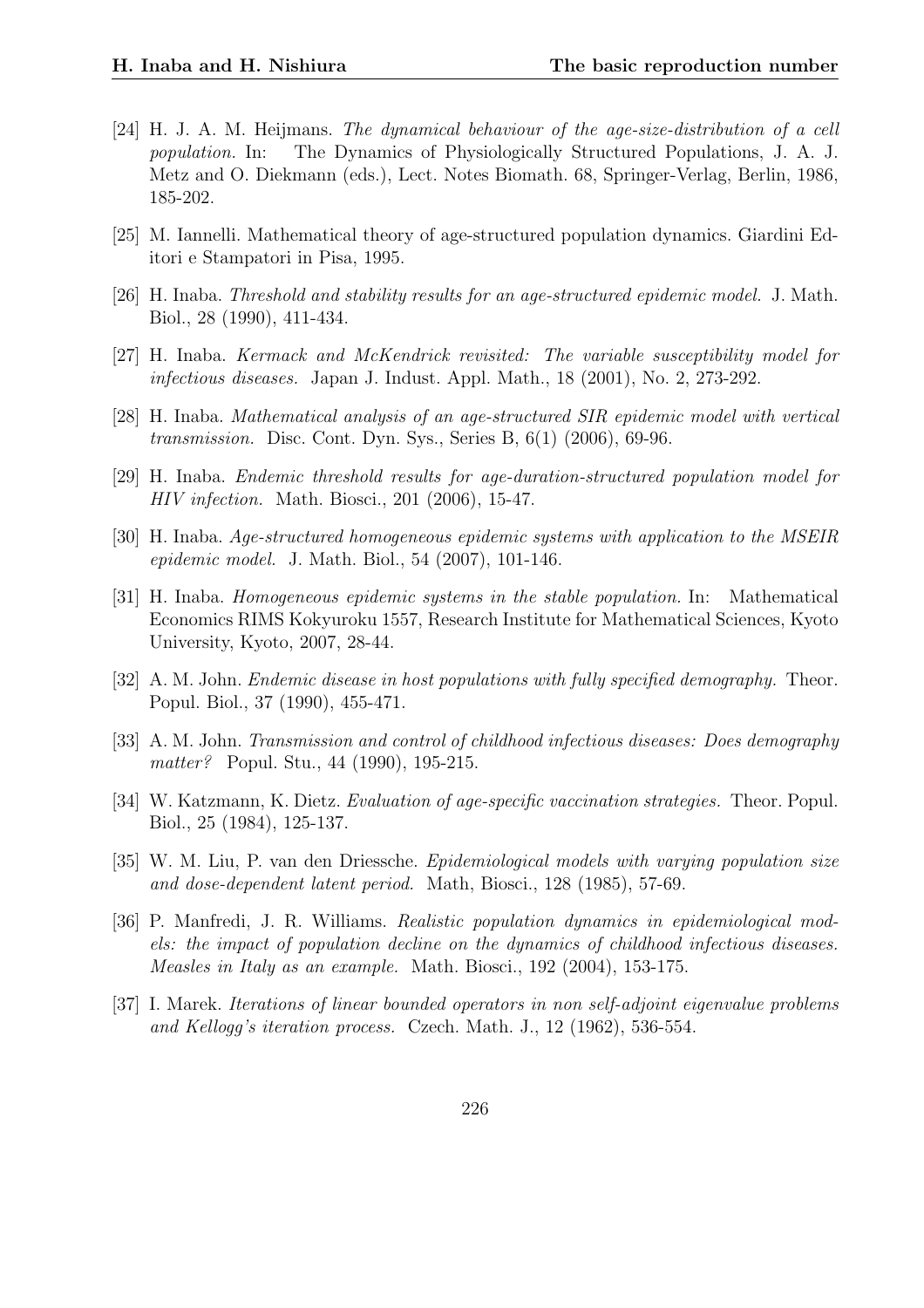- [38] I. Marek. Frobenius theory of positive operators: Comparison theorems and applications. SIAM J. Appl. Math., 19 (1970), 607-628.
- [39] M. Martcheva, H. R. Thieme. Progression age enhanced backward bifurcation in an epidemic model with super-infection. Math. Biol., 46 (2003), 385-424.
- [40] R. M. May, R. M. Anderson. Endemic infections in growing populations. Math. Biosci., 77 (1985), 141-156.
- [41] A. McLean. Dynamics of childhood infections in high birthrate countries. In: Immunology and Epidemiology, G. W. Hoffmann and T. Hraba (eds.), Lect. Notes Biomath. 65, Springer, Berlin, 1986, 171-197.
- [42] A. R. McLean, R. M. Anderson. Measles in developing countries. Part I. Epidemiological parameters and patterns. Epidemiol. Infect., 100 (1988), 111-133.
- [43] A. R. McLean, R. M. Anderson. Measles in developing countries. Part II. The predicted impact of mass vaccination. Epidemiol. Infect., 100 (1988), 419-442.
- [44] J. A. J. Metz, O. Diekmann. The Dynamics of physiologically structured populations. Lecture Notes in Biomathematics 68, Springer-Verlag, Berlin, 1988.
- [45] J. Mossong, C. P. Muller. Estimation of the basic reproduction number of measles during an outbreak in a partially vaccinated population,. Epidemiol. Infect., 124 (2000), 273- 278.
- [46] D. J. Nokes, R. M. Anderson. The use of mathematical models in the epidemiological study of infectious diseases and in the design of mass immunization programmes. Epidemiol. Infect., 101 (1988), 1-20.
- [47] A. Pugliese. *Population models for diseases with no recovery.* J. Math. Biol., 28 (1990), 65-82.
- [48] I. Sawashima. On spectral properties of some positive operators. Nat. Sci. Report Ochanomizu Univ., 15 (1964), 53-64.
- [49] D. Schenzle. An age-structured model of pre- and post-vaccination measles transmission. IMA J. Math. Appl. Med. Biol. 1 (1984), 169-191.
- [50] H. R. Thieme. Epidemic and demographic interaction in the spread of potentially fatal diseases in growing populations. Math. Biosci., 111 (1992), 99-130.
- [51] H. R. Thieme. Mathematics in population biology. Princeton University Press, Princeton, 2003.
- [52] S. Tuljapurkar, A. M. John. em Disease in changing populations: growth and disequilibrium. Theor. Popul. Biol., 40 (1991), 322-353.